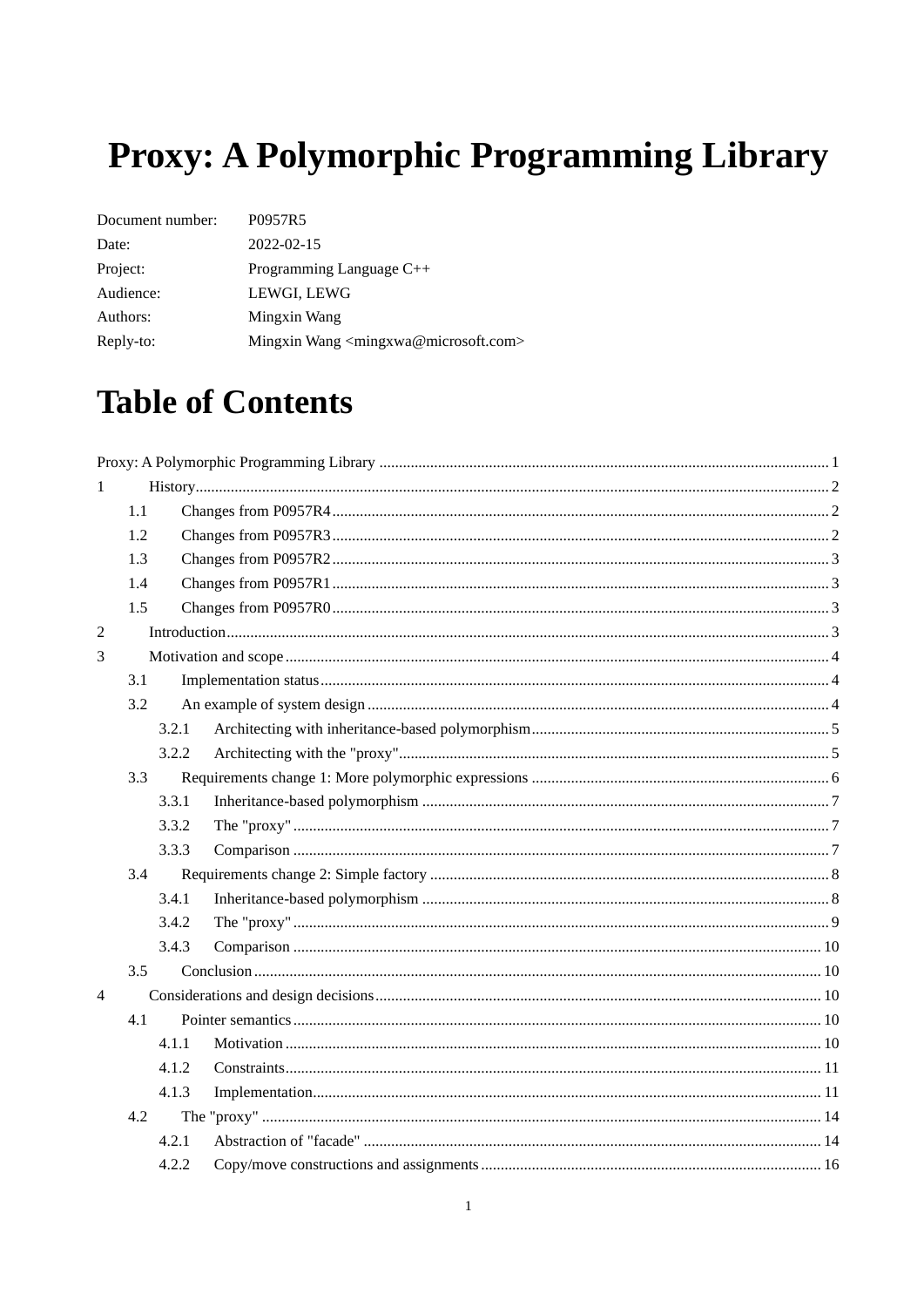|                |     | 4.2.3 |  |
|----------------|-----|-------|--|
|                | 4.3 |       |  |
|                |     | 4.3.1 |  |
|                |     | 4.3.2 |  |
|                | 4.4 |       |  |
| $\overline{5}$ |     |       |  |
|                | 5.1 |       |  |
|                | 5.2 |       |  |
|                |     | 5.2.1 |  |
|                |     | 5.2.2 |  |
|                | 5.3 |       |  |
|                |     | 5.3.1 |  |
|                |     | 5.3.2 |  |
|                |     | 5.3.3 |  |
|                |     | 5.3.4 |  |
|                |     | 5.3.5 |  |
| 6              |     |       |  |

# <span id="page-1-0"></span>**1 History**

# <span id="page-1-1"></span>**1.1Changes from P0957R4**

- Renamed the proposed design from "PFA" into "proxy".
- Redesigned the "facade" from a language feature to a library feature per feedback from SG7;
- Replaced the abstraction of "Addresser" with C++ pointers.
- Revise the specifications of **proxy**.
- Added specifications of **constraint\_level**, **dispatch**, **facade**, **bad\_proxy\_cast**, **proxiable**, **make\_proxy**, **swap**.
- Removed the specifications of **qualification\_type**, **reference\_type**, **add\_qualification\_t**, **qualification\_of\_v**, **add\_reference\_t**, **erased\_reference**, **erased\_value\_selector**, **value\_addresser**, **reference\_addresser**, **proxy\_meta**, **value\_proxy**, **reference\_proxy**.

# <span id="page-1-2"></span>**1.2Changes from P0957R3**

- Remove dependency from the concept of "Sink Argument" proposal [\[P1648R2\]](http://www.open-std.org/jtc1/sc22/wg21/docs/papers/2019/p1648r2.pdf);
- Remove support for allocators due to ambiguous semantics;
- Replace the member function **assign** with emplace to stay in the naming style with **std:**: any;
- Remove the class template **null value addresser error** per feedback from EWGI.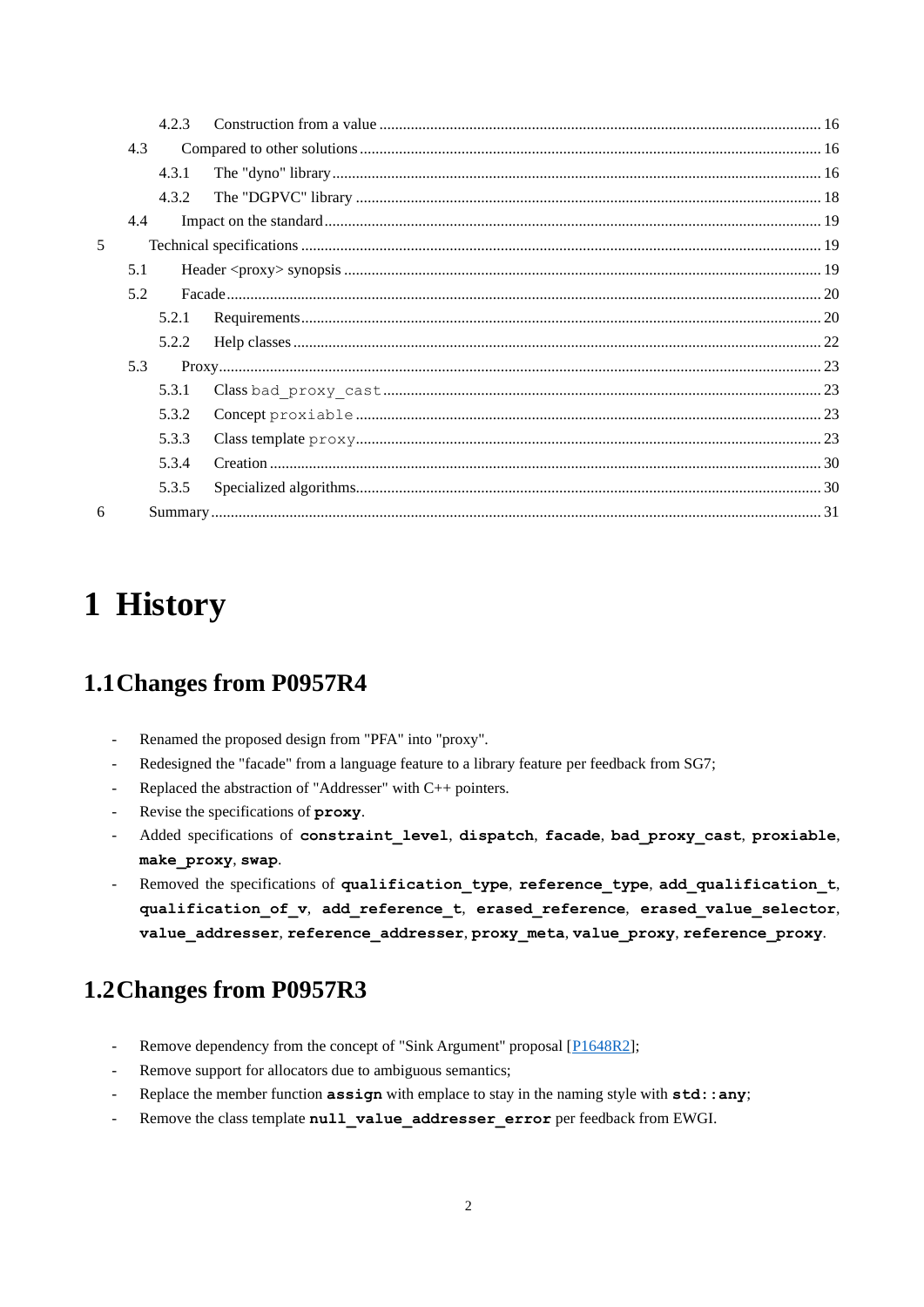## <span id="page-2-0"></span>**1.3Changes from P0957R2**

- Remove dependency from the concept of "Memory Allocator" proposal [\[P1172R1\]](http://www.open-std.org/jtc1/sc22/wg21/docs/papers/2019/p1172r1.pdf);
- Remove inheritance hierarchy among different instantiation of the class template **proxy** meta;
- Remove convertibility among different instantiation of the class template **reference addresser** and **proxy**;
- Remove the disambiguation tag **delegated** tag t and its value **delegated** tag;
- Remove the class template **allocated** value;
- Change the semantics of the delegated assignment reflecting to the assignment of the addresser, rather than the **assign** expression;
- Remove the **assign** member function from the class template **reference** addresser.

## <span id="page-2-1"></span>**1.4Changes from P0957R1**

- Reorganize the motivation part;
- Split static addresser into value addresser and reference addresser;
- Add support for the "Extending Argument" [\[P1648R0\]](http://www.open-std.org/jtc1/sc22/wg21/docs/papers/2019/p1648r0.pdf), "Memory Allocator" [\[P1172R1\]](http://www.open-std.org/jtc1/sc22/wg21/docs/papers/2019/p1172r1.pdf) and configurable SOO for value semantics polymorphism;
- Add support for reference semantics in facade definitions;
- Add qualification type and reference type enumerations and corresponding type traits;
- Add the concept for "Erased Handles";
- Add exception support for value addresser;
- Change the semantics for the **Addresser** requirements;
- Revise the semantics for the **proxy**.

### <span id="page-2-2"></span>**1.5Changes from P0957R0**

- Replace the "class template" in the declaration of the proxy with a "class";
- Remove the class template **shared** addresser temporarily;
- Replace the class template **direct addresser** and the class template **unique addresser** with a uniform class template **static\_addresser**;
- Replace the type aliases **direct\_proxy**, **unique\_proxy** and **shared\_proxy** with a uniform alias **static\_proxy**;
- <span id="page-2-3"></span>Add support for "volatile" semantics.

# **2 Introduction**

Since there are architecting and performance limitations in existing mechanisms of polymorphism, the "proxy" is proposed as a generic, extendable, and efficient template library solution of polymorphic programming. The "proxy" combines the idea of OOP (Object-oriented Programming) and FP (Functional Programming). Meanwhile, eliminating some of their known defects. Compared with traditional OOP, the "proxy" can largely replace the existing "virtual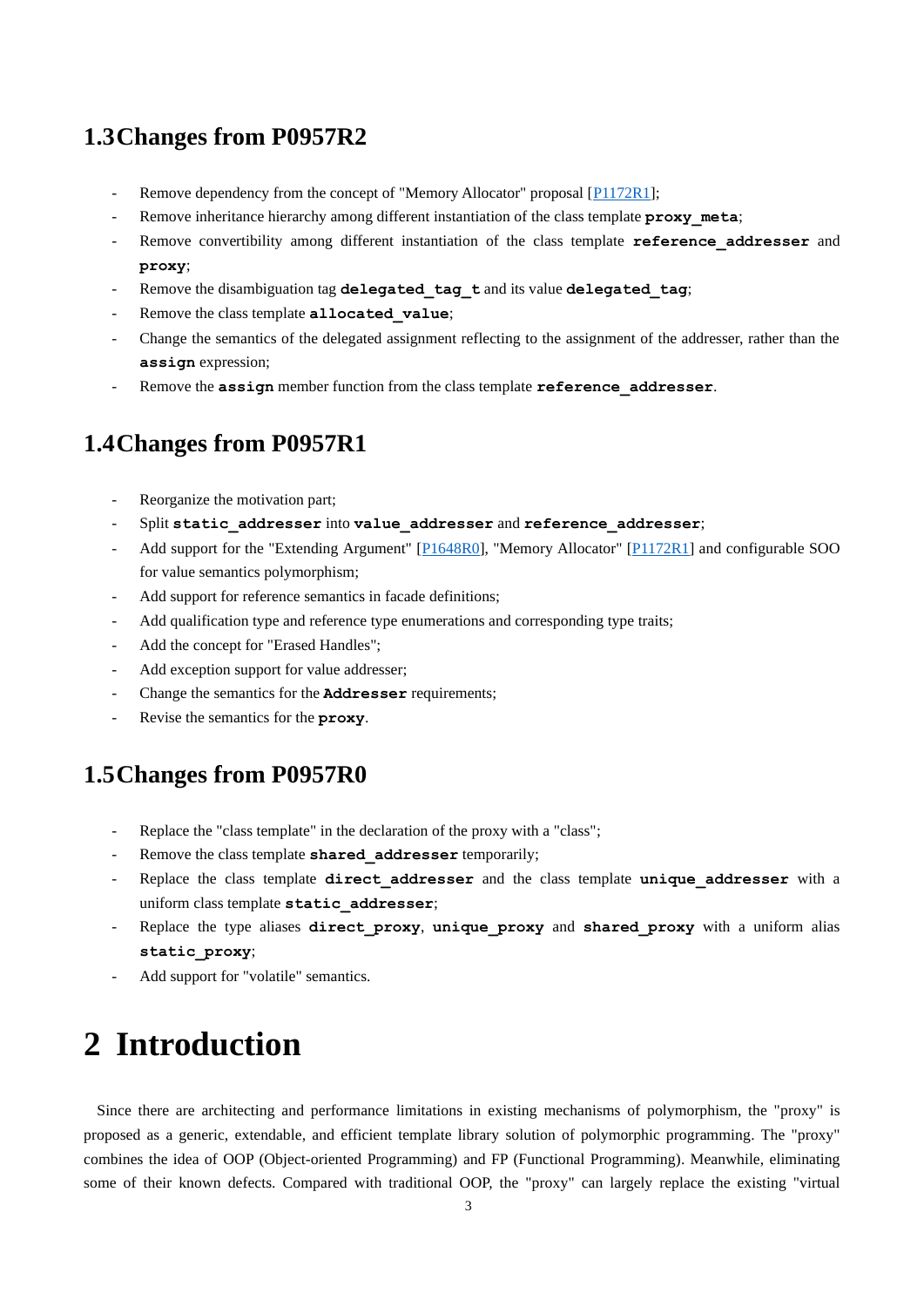mechanism" and have no intrusion on existing code or runtime memory layout, without reducing performance. Compared with FP, the "proxy" is not only applicable to single dimensional requirements, but also can be applied to multi-dimensional ones, and could carry richer semantics.

With the template meta programming mechanism, the "proxy" is well-compatible with the C++ programming language and makes C++ easier to use. The "proxy" can be applied in almost every case that relates to virtual functions more elegantly. Components defined in the standard that related to polymorphism can be easily implemented with the "proxy", e.g., **std::function** and **std::any**.

The rest of the paper is organized as follows: Section 3 illustrates the motivation and scope of the "proxy"; Section 4 includes the pivotal decisions in the design; Section 5 illustrates the technical specification; Section 6 summarizes the paper.

# <span id="page-3-0"></span>**3 Motivation and scope**

Polymorphism is widely required in large-scale programming to decouple components and increase extendibility at a cost of reducing runtime performance. Currently, there are two types of mechanisms for polymorphism in the standard: inheritance with virtual functions and polymorphic wrappers. Because the existing polymorphic wrappers in the standard, such as  $std:$ : function,  $std:$ : any,  $std:$ : pmr::polymorphic\_allocator, etc., have limited extendibility with regard to a variety of polymorphic requirements, inheritance-based polymorphism is usually inevitable in large systems nowadays.

The "proxy" is designed to help users build extendable and efficient polymorphic programs. To make implementations efficient in C++, it is helpful to collect requirements and generate high-quality code at compile-time as possible. The basic goal of the "proxy" is to eliminate the usability and performance limitations in traditional OOP and FP.

This following section illustrates the implantation status of the proposed library, the limitations in inheritance-based polymorphism with concrete system design requirements and how the proposed library could help.

### <span id="page-3-1"></span>**3.1Implementation status**

As a proof of concept, we have **fully** implemented the technical specifications as a single-header template library, meeting the C++20 standard. The implementation could be found [here.](https://github.com/mingxwa/my-stl/tree/cb79714c7f4332e302edcd1ec34535acf5b50b67/main/p0957) The sample code, including the implementation of the motivating examples in later sections, could be found [here.](https://github.com/mingxwa/my-stl/tree/cb79714c7f4332e302edcd1ec34535acf5b50b67/demo/p0957)

As we tested, the implementation compiles with the latest releases of gcc, clang and MSVC, as the language standard is set to C++20. We did not notice a bug when testing with gcc or MSVC, but clang will fail to compile if the **minimum\_destructibility** is set to **constraint\_level::trivial** in a facade definition. The root cause of this failure is that the implementation requires the language feature defined in P0848R3: Conditionally Trivial Special [Member Functions,](http://www.open-std.org/jtc1/sc22/wg21/docs/papers/2019/p0848r3.html) but it has not been implemented in clang, according to its [documentation,](https://clang.llvm.org/cxx_status.html) by the time this paper was written.

## <span id="page-3-2"></span>**3.2An example of system design**

Before discussing the limitations in inheritance-based polymorphism, it would be helpful to show the basic usage of the proposed library in concrete system design requirements compared to others. Here are the original requirements: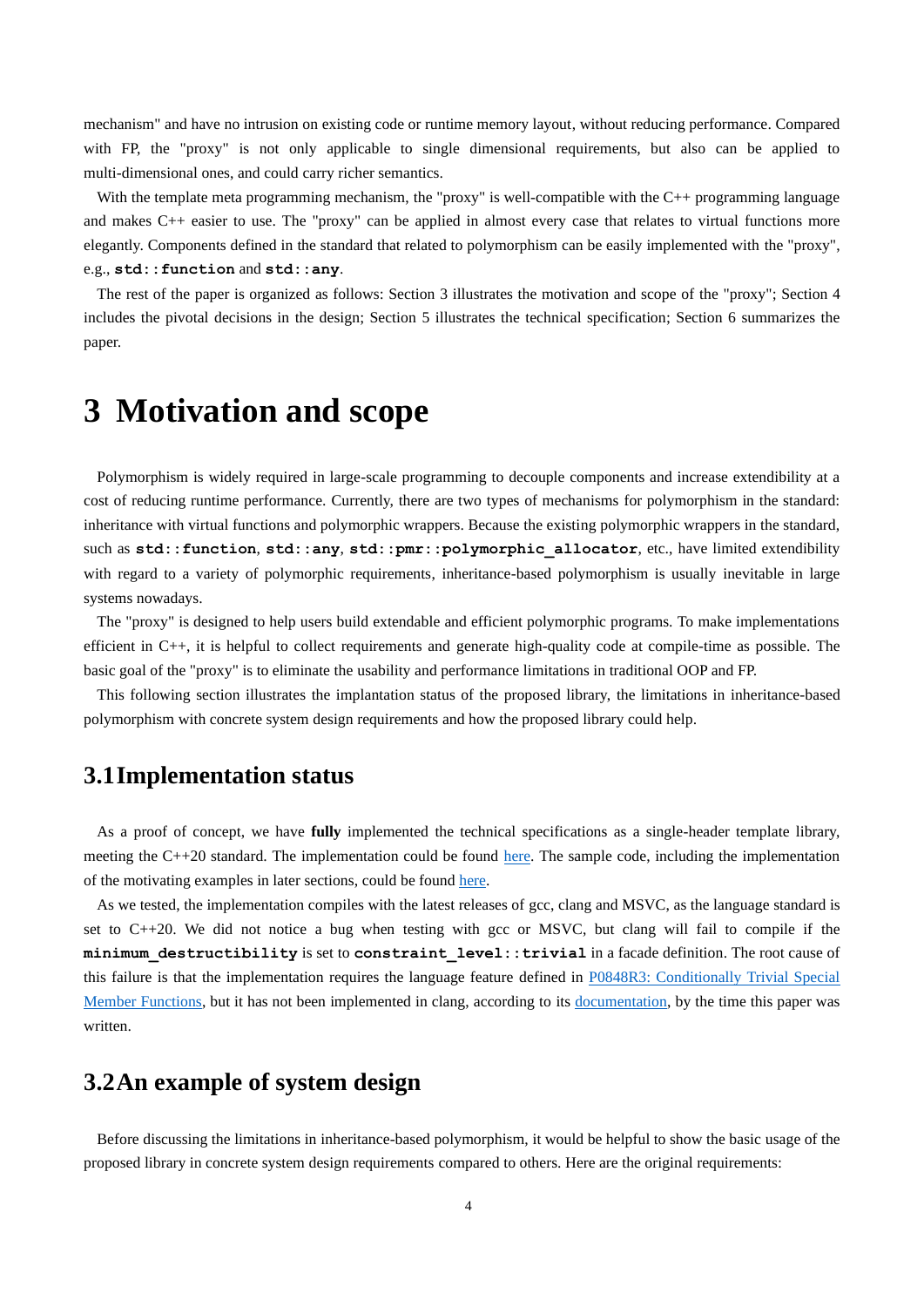There are 3 "drawable" entities in a system: rectangle, circle, and point. Specifically.

- Rectangles have width, height, transparency, and area, and
- Circles have radius, transparency, and area, and
- Points do not have any property; its area is always zero.

A library function **DoSomethingWithDrawable** shall be defined with some algorithm. It shall not be a function template to avoid code bloat and increase testability. It may "draw" any of the 3 "drawable" entities in its implementation.

# <span id="page-4-0"></span>**3.2.1 Architecting with inheritance-based polymorphism**

With the keywork **virtual**, a base class could be defined:

```
class IDrawable {
public:
  virtual void Draw() const = 0;
};
```

```
3 "drawable" entities could be defined as 3 derived classes:
class Rectangle : public IDrawable {
public:
  void Draw() const override;
```
 **void SetWidth(double width);**

 **void SetHeight(double height);**

 **void SetTransparency(double);**

 **double Area() const;**

**};**

```
class Circle : public IDrawable {
```
**public:**

```
 void Draw() const override;
```
 **void SetRadius(double radius);**

```
 void SetTransparency(double transparency);
```
 **double Area() const;**

```
};
```
**};**

```
class Point : public IDrawable {
```

```
public:
 void Draw() const override;
  constexpr double Area() const { return 0; }
```
The function could be defined as: **void DoSomethingWithDrawable(IDrawable\* p);**

# <span id="page-4-1"></span>**3.2.2 Architecting with the "proxy"**

To define an abstraction of "drawable", we need to define the dispatch "Draw" as a type with the following syntax: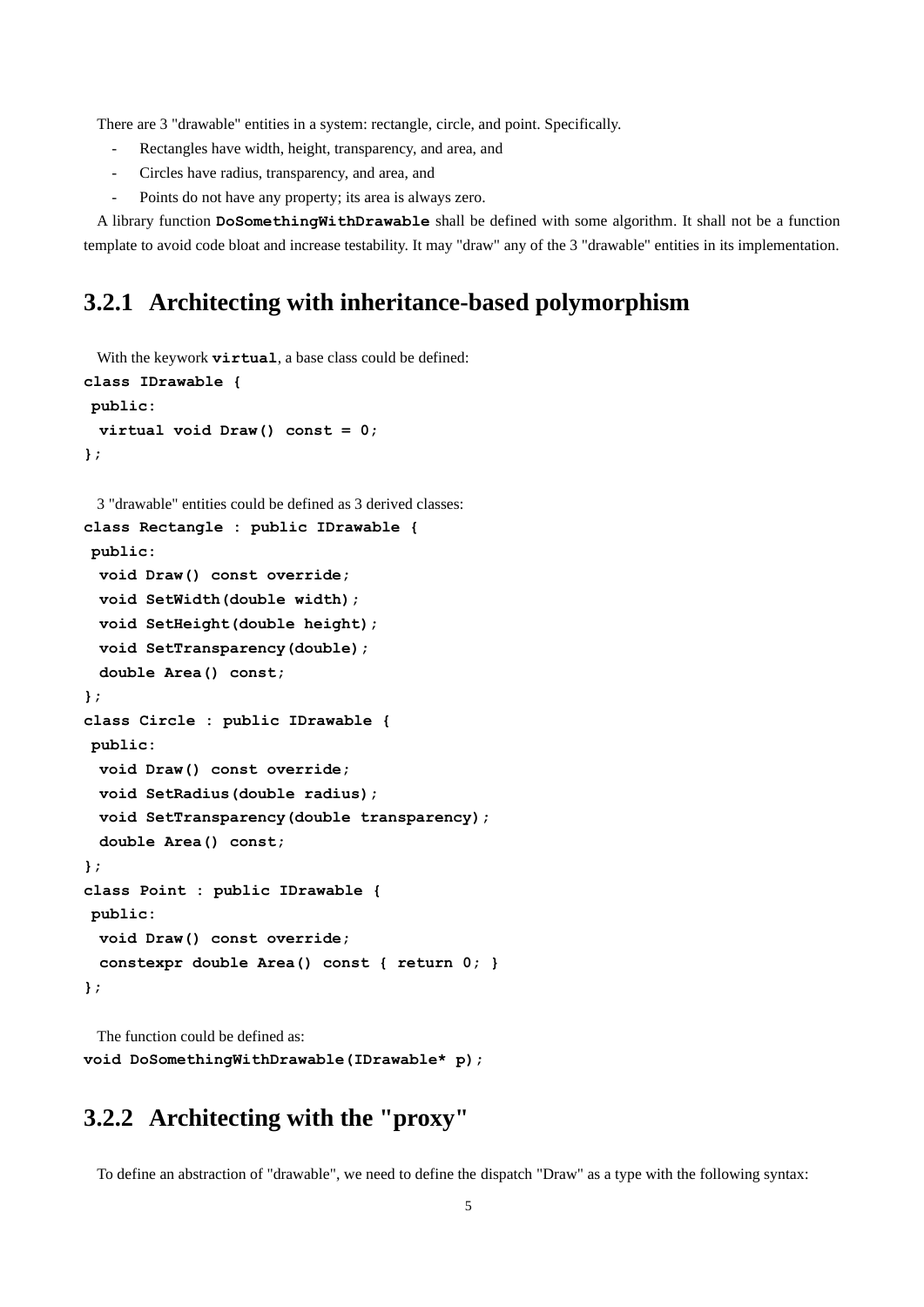```
struct Draw : std::dispatch<
    void(), [](const auto& self) { self.Draw(); }> {};
```
**Draw** is defined as a "dispatch", which is an empty type serves at compile-time. **std::dispatch** is one of the proposed class templates to help define polymorphic expressions. After defining **Draw**, the next step is to define the "facade" with the following syntax:

**struct FDrawable : std::facade<Draw> {};**

**FDrawable** is defined as a "facade", which is another empty type serves at compile-time. **std::facade** is another proposed class template to help specify the proxy.

The required 3 types could be implemented as normal types without any virtual function or inheritance:

```
class Rectangle {
public:
  void Draw() const;
  void SetWidth(double width);
  void SetHeight(double height);
  void SetTransparency(double);
  double Area() const;
};
class Circle {
public:
  void Draw() const;
  void SetRadius(double radius);
  void SetTransparency(double transparency);
  double Area() const;
};
class Point {
public:
  void Draw() const;
  constexpr double Area() const { return 0; }
};
```
With the defined facade, the function could be defined as: **void DoSomethingWithDrawable(std::proxy<FDrawable> p);**

**std::proxy** is another proposed class template that implements runtime polymorphism. It could be specified by any well-formed facade type like **FDrawable**. It is implicitly convertible from pointer types of specific requirements. The syntax to invoke the **Draw** expression is: **p.invoke<Draw>()**. It is also allowed to omit the expression **Draw** since it is the only one defined in the facade, i.e., **p.invoke()**.

### <span id="page-5-0"></span>**3.3Requirements change 1: More polymorphic expressions**

As the system evolves, we may need to update the code to meet new requirements. For example, what if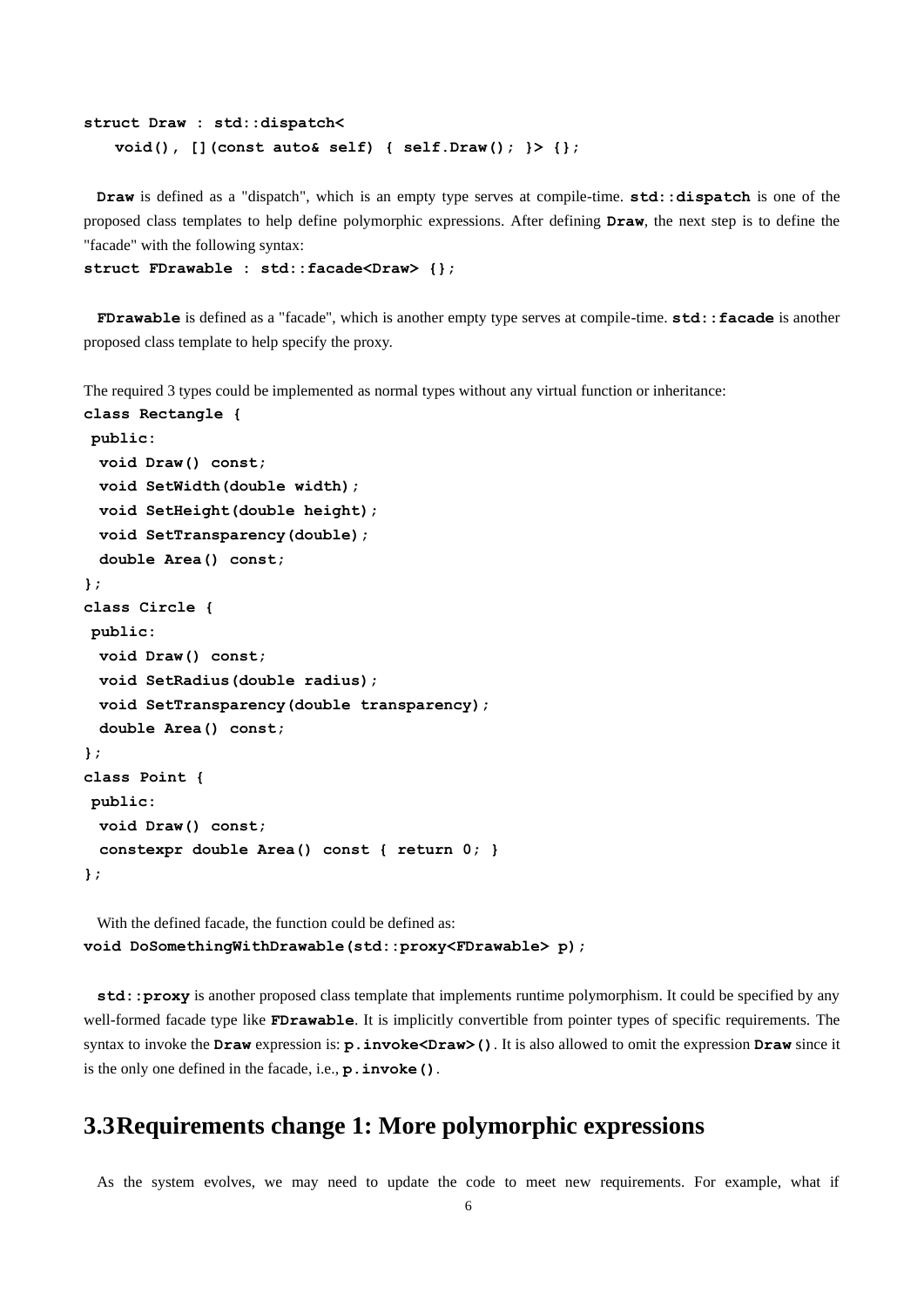<span id="page-6-0"></span>**DoSomethingWithDrawable** needs to call **Area()**?

## **3.3.1 Inheritance-based polymorphism**

For inheritance-based polymorphism, based on the design i[n 3.2.1,](#page-4-0) all the base and derived classes need to be updated:

1. Another new pure virtual function needs to be added in the base class:

```
class IDrawable {
public:
  virtual void Draw() const = 0;
  virtual double Area() const = 0;
};
```
2. The "override" keyword shall be added in the 3 derived classes. Although it's optional, it should usually be recommended to avoid ambiguity:

```
class Rectangle : IDrawable {
public:
   ...
  double Area() const override;
};
class Circle : IDrawable {
public:
  ...
  double Area() const override;
};
class Point : IDrawable {
public:
   ...
 double Area() const override { return 0; }
};
```
# <span id="page-6-1"></span>**3.3.2 The "proxy"**

For the "proxy", based on the design in [3.2.2,](#page-4-1) only the definition of the "facade" needs to be updated, while no change is required in the implementation of the 3 entities. Specifically, another "dispatch" should be defined and added to the definition of the "facade":

```
struct Area : std::dispatch<
    double(), [](const auto& self) { return self.Area(); }> {};
struct FDrawable : std::facade<Draw, Area> {};
```
# <span id="page-6-2"></span>**3.3.3 Comparison**

When more polymorphic expressions are required in a well-designed system, inheritance-based polymorphism always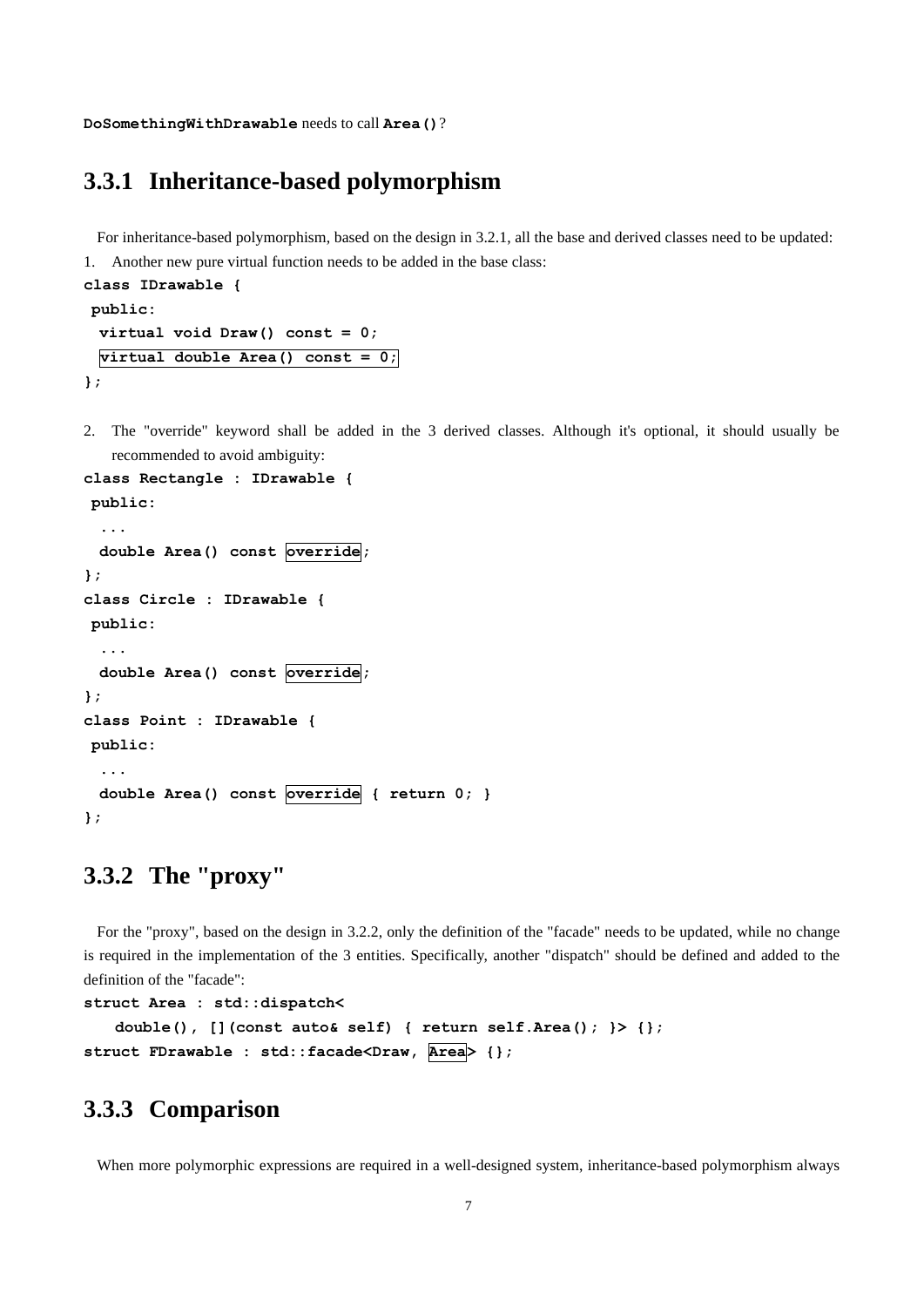changes the semantics of all the base and derived classes, while the "proxy" has less impact on the existing code.

We can also use other types in the standard library polymorphically with the "proxy" if needed. For example, if we want to abstract a mapping data structure from indices to strings for localization, we may define the following facade: **struct at : std::dispatch<**

```
 std::string(int), [](auto& self, int key) { return self.at(key); }> {};
struct FResourceDictionary : std::facade<at> {};
```
It could proxy any potential mapping data structure, including but not limited to  $std:map*int*, std::string>$ , **std::unordered\_map<int, std::string>**, **std::vector<std::string>**, etc.

### <span id="page-7-0"></span>**3.4Requirements change 2: Simple factory**

What if a simple factory function of "drawable" is needed? For instance, parsing the command line to create a "drawable" instance.

# <span id="page-7-1"></span>**3.4.1 Inheritance-based polymorphism**

For inheritance-based polymorphism, based on the design in [3.3.1,](#page-6-0) the new factory function could be designed as follows:

```
IDrawable* MakeDrawableFromCommand(const std::string& s);
```
However, the semantics of the return type is ambiguous because it is a raw pointer type and does not indicate the lifetime of the object. For instance, it could be allocated via **operator new**, from a memory pool or even a global object. To make it the semantics cleaner, an experienced engineer may use smart pointers and change the return type to **std::unique\_ptr<IDrawable>**:

```
std::unique_ptr<IDrawable> MakeDrawableFromCommand(const std::string& s);
```
Although the code compiles, unfortunately, it introduces a bug: the destructor of **std::unique\_ptr<IDrawable>** will call the destructor of **IDrawable**, but won't call the destructor of its derived classes and may result in resource leak. It is necessary to add a virtual destructor with empty implementation to **IDrawable** to avoid such leak:

```
class IDrawable {
public:
  virtual void Draw() const = 0;
  virtual double Area() const = 0;
  virtual ~IDrawable() {}
};
```
Some types like **Point** are stateless and theoretically don't need to be created every time when needed. Is it possible to optimize the performance in this case? Because **std::unique ptr<IDrawable>** is not copyable, this may require further API change, for example, using  $std: :shared\_ptr$  instead:

#### **std::shared\_ptr<IDrawable> MakeDrawableFromCommand(const std::string& s);**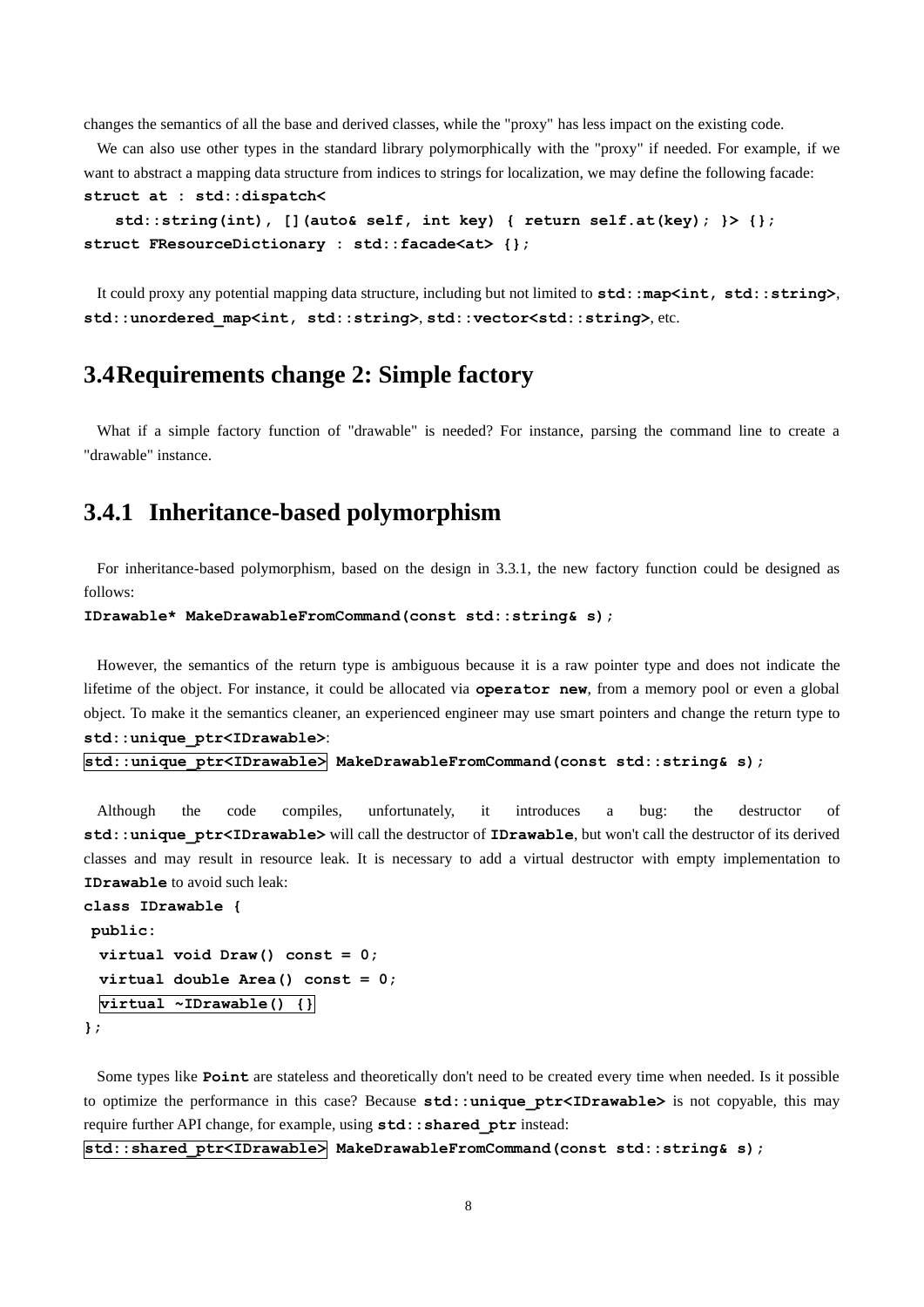If we decided to change one API from **std::unique\_ptr** into **std::shared\_ptr**, other APIs needs to be changed to stay compatible as well, every polymorphic type needs to inherit  $std: :enable\_shared\_from\_this$ , which may be significantly expensive in a large system.

# <span id="page-8-0"></span>**3.4.2 The "proxy"**

For the "proxy", based on the design in [3.3.2,](#page-6-1) we can define the factory function directly without further concern: **std::proxy<FDrawable> MakeDrawableFromCommand(const std::string& s);**

In the implementation,  $std::proxy$ <FDrawable> could be instantiated from all kinds of pointers with potentially different lifetime management strategy. For example, **Rectangle** may be created every time when requested from a memory pool, while the value of **Point** could be cached throughout the lifetime of the program:

```
std::proxy<FDrawable> MakeDrawableFromCommand(const std::string& s) {
  std::vector<std::string> parsed = ParseCommand(s);
  if (!parsed.empty()) {
    if (parsed[0u] == "Rectangle") {
      if (parsed.size() == 3u) {
       static std::pmr::unsynchronized_pool_resource rectangle_memory_pool;
       std::pmr::polymorphic_allocator<> alloc{&rectangle_memory_pool};
       auto deleter = [alloc](Rectangle* ptr) mutable
           { alloc.delete_object<Rectangle>(ptr); };
       Rectangle* instance = alloc.new_object<Rectangle>();
       std::unique_ptr<Rectangle, decltype(deleter)> p{instance, deleter};
       p->SetWidth(std::stod(parsed[1u]));
       p->SetHeight(std::stod(parsed[2u]));
       return p; // Implicit conversion happens
      }
    } else if (parsed[0u] == "Circle") {
      if (parsed.size() == 2u) {
       Circle circle;
       circle.SetRadius(std::stod(parsed[1u]));
       return std::make_proxy<FDrawable>(circle); // SBO may apply
      }
    } else if (parsed[0u] == "Point") {
      if (parsed.size() == 1u) {
       static Point instance; // Global singleton
       return &instance;
      }
    }
  }
  throw std::runtime_error{"Invalid command"};
}
```
No change to existing code is needed.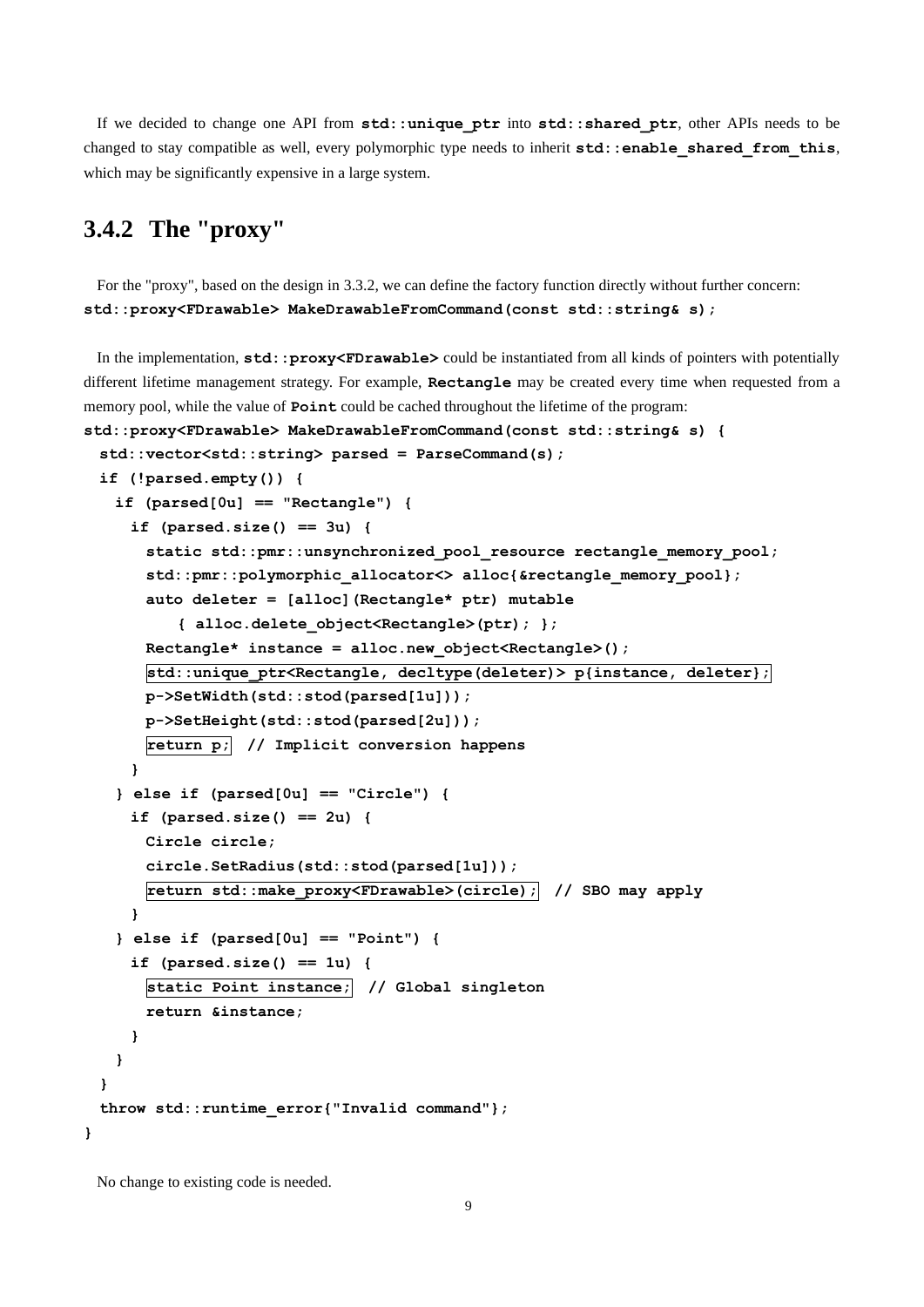## <span id="page-9-0"></span>**3.4.3 Comparison**

Lifetime management with inheritance-based polymorphism is error-prone and inflexible, while the "proxy" allows easy customization of any lifetime management strategy, including but not limited to raw pointers and various smart pointers with potentially pooled memory management.

Specifically, SBO (Small Buffer Optimization, aka., SOO, Small Object Optimization) is a common technique to avoid unnecessary memory allocation. However, for inheritance-based polymorphism, there is little facilities in the standard that support SBO; for other standard polymorphic wrappers, implementations may support SBO, but there is no standard way to configure so far. For example, if the size of std: : any is n, it is theoretically impossible to store the concrete value whose size is larger than **n** without external storage.

### <span id="page-9-1"></span>**3.5Conclusion**

Prior research for future polymorphic usage is usually required when designing polymorphic types with inheritance. However, if the design research is inadequate in earlier phase, the semantics of the components may become overly complex when there are too much virtual functions, or the extendibility of the system may be insufficient when polymorphic types are coupled too closely. Anyway, the engineering cost may dramatically increase due to imperfect architecting. On the other hand, along with the evolution of the requirements, polymorphic usage may change, additional effort is usually necessary to keep the definition of polymorphic types consistent with their usage, staying good maintainability of the system. Moreover, some libraries (including the standard library) may not have proper polymorphic semantics even if they, by definition, satisfy same specific constraints. In such scenarios, users have no alternative but to design and maintain extra middleware themselves to add polymorphism support to existing implementations.

Overall, inheritance-based polymorphism has limitations both in architecting and performance. As [Sean Parent](https://www.youtube.com/watch?v=QGcVXgEVMJg)  commented [on NDC 2017:](https://www.youtube.com/watch?v=QGcVXgEVMJg) *The requirements of a polymorphic type, by definition, comes from its use, and there are no polymorphic types, only polymorphic use of similar types. Inheritance is the base class of evil*.

# <span id="page-9-2"></span>**4 Considerations and design decisions**

<span id="page-9-3"></span>Considerations and design decisions have been made in the following aspects.

### **4.1Pointer semantics**

We decided to design the "proxy" based on pointer semantics for both usability and performance considerations. To allow balancing between extensibility and performance in specific cases, an abstraction of constraints is proposed with preferred defaults.

# <span id="page-9-4"></span>**4.1.1 Motivation**

Currently, the standard polymorphic wrapper types, including **std::function** and **std::any**, are based-on value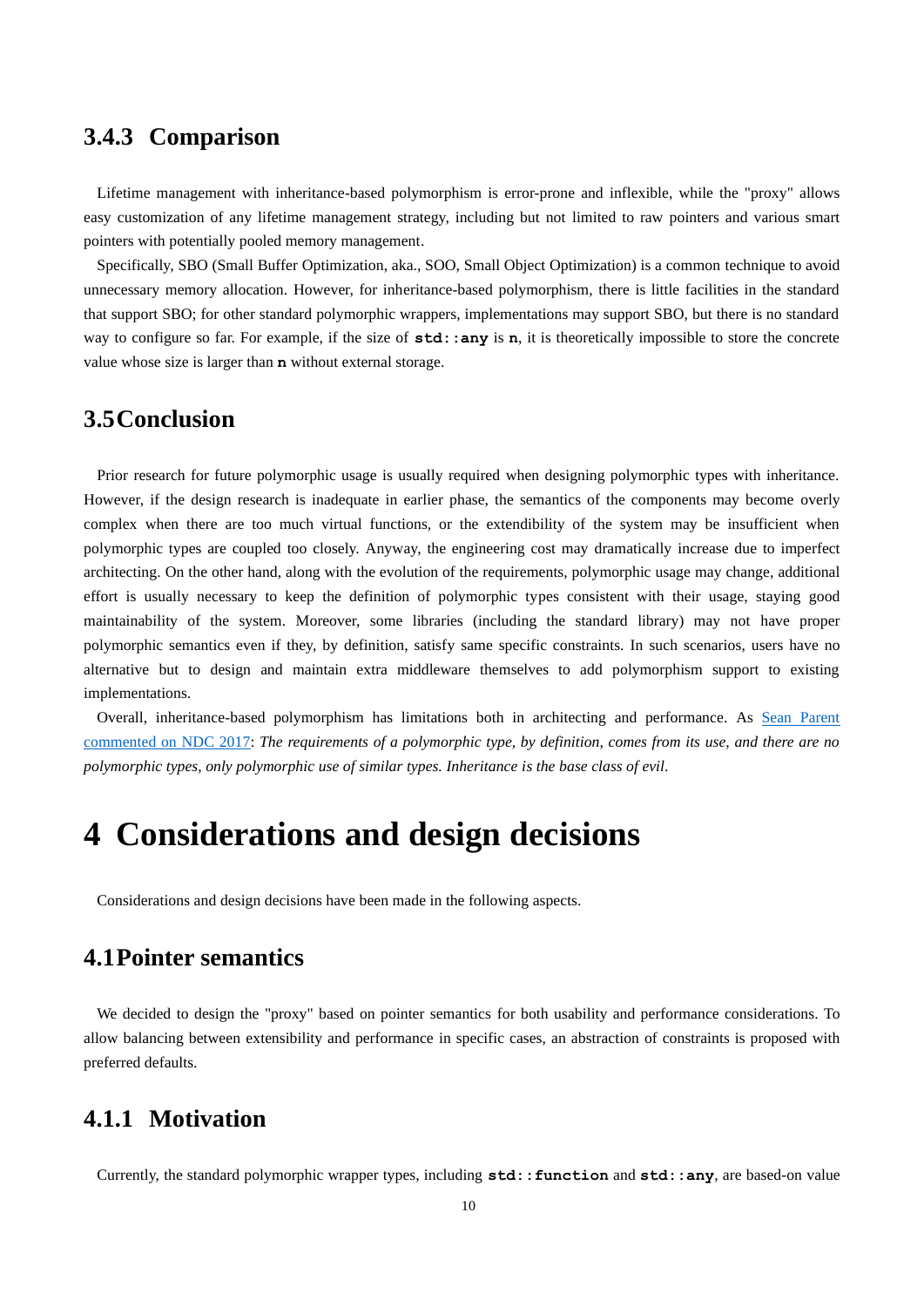semantics. Polymorphic wrappers based on value semantics has certain limitations in lifetime management comparing to pointer semantics. Designing the "proxy" library based on pointer semantics decouples the responsibility of lifetime management from the "proxy", which provides more flexibility and helps consistency in API design without reducing runtime performance.

For example, in cases where allocator customization is required for performance considerations, **std::function** and **std::any** are not supported. Back to C++14, **std::function** used to have several constructors that take an allocator argument, but these constructors were removed per discussion in [P0302R1 \(Removing Allocator Support in](http://www.open-std.org/jtc1/sc22/wg21/docs/papers/2016/p0302r1.html)  [std::function\),](http://www.open-std.org/jtc1/sc22/wg21/docs/papers/2016/p0302r1.html) because "the semantics are unclear, and there are technical issues with storing an allocator in a type-erased context and then recovering that allocator later for any allocations needed during copy assignment". Similarly, **std::any**, introduced in C++17, does not allows customization in allocator at all. With the proposed "proxy" library, it becomes easy to implement such requirements with customized pointers, even in hybrid lifetime management scenarios, as demonstrated earlier i[n 3.4.2.](#page-8-0)

### <span id="page-10-0"></span>**4.1.2 Constraints**

To allow implementation balance between extendibility and performance, a set of constraints to a pointer is introduced, including maximum size, maximum alignment, minimum copyability, minimum relocatability and minimum destructibility. The term "relocatability" was introduced in  $P1144R5$ , "equivalent to a move and a destroy". This paper uses the term "relocatability" but does not depend on the technical specifications o[f P1144R5.](http://www.open-std.org/jtc1/sc22/wg21/docs/papers/2020/p1144r5)

| <b>Constraints</b>      | <b>Defaults</b>                         |
|-------------------------|-----------------------------------------|
| Maximum size            | No less than the size of two pointers   |
| Maximum alignment       | No less than the alignment of a pointer |
| Minimum copyability     | None                                    |
| Minimum relocatability  | <b>Nothrow</b>                          |
| Minimum destructibility | <b>Nothrow</b>                          |
|                         |                                         |

Table 1 – Default constraints of pointer types

<span id="page-10-2"></span>While the size and alignment could be described with **std:**: size t, there is no direct primitive in the standard to describe the constraint level of copyability, relocatability or destructibility. Thus, 4 levels of constraints, matching the standard wording, are defined in this paper: none, nontrivial, nothrow and trivial. The proposed defaults are listed in [Table 1](#page-10-2) to try to meet the requirements of various implementations of (smart) pointers. It is encouraged to set the default maximum size and maximum alignment greater than or equal to the implementation of raw pointers, **std::unique\_ptr** with default deleters, **std::unique\_ptr** with any one-pointer-size of deleters (for pooling) and **std::shared\_ptr** of any type.

### <span id="page-10-1"></span>**4.1.3 Implementation**

Inheritance-based polymorphism or standard polymorphic wrappers are all based on value semantics. For inheritance, although polymorphism is expressed with pointer or reference of a base type, the VTABLE is bound to the value itself. For other standard polymorphic wrappers, like  $std:$ : function or  $std:$ : any, the lifetime of the stored values are bound to these polymorphic wrappers without allocator customization. These limitations make it difficult to implement requirements like [3.4](#page-7-0) without extra considerations in the code design or performance decrement.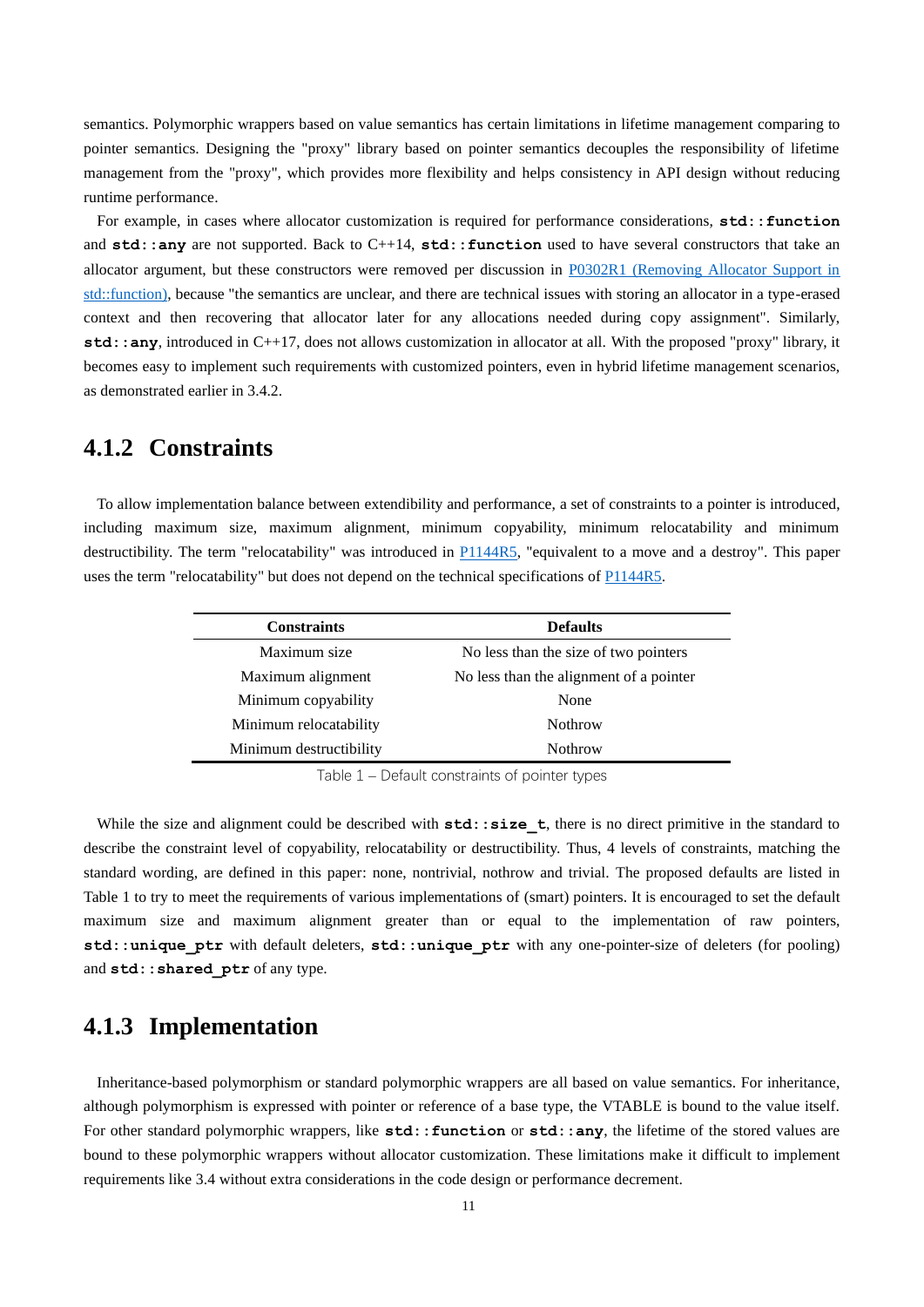

Figure 1 – Expected memory layout of inheritance-based polymorphism

<span id="page-11-0"></span>

Figure 2 – Expected memory layout of std::proxy

<span id="page-11-1"></span>Because of pointer semantics, the expected memory layout of **std::proxy** is also different from traditional inheritance. For instance[, Figure 1](#page-11-0) an[d Figure 2](#page-11-1) shows their expected memory layout, respectively.

|                | The "proxy"                                                                                                                                                                                                                                               | Inheritance-based polymorphism                                                                                                                                                                                                                                                        |
|----------------|-----------------------------------------------------------------------------------------------------------------------------------------------------------------------------------------------------------------------------------------------------------|---------------------------------------------------------------------------------------------------------------------------------------------------------------------------------------------------------------------------------------------------------------------------------------|
| Abstraction    | struct Draw : std::dispatch<<br>$void()$ , [](const auto& self) { self. Draw(); } > {};<br>struct Area : std::dispatch<<br>double(), $[$ (const auto& self) { return self. Area(); } > { };<br>struct FDrawable : std::facade <draw, area=""> {};</draw,> | struct IDrawable {<br>virtual void Draw() const = $0$ ;<br>virtual double Area() const = $0$ ;<br>virtual ~IDrawable() {}<br>$\cdot$                                                                                                                                                  |
| Implementation | class Rectangle<br>public:<br>void Draw() const {<br>printf("{Rectangle: width = $f$ f}, height = $f$ f}", width, height);<br>double Area () const { return width * height ; }<br>private:<br>double width ;<br>double height ;<br>$\rightarrow$          | class Rectangle : public IDrawable {<br>public:<br>void Draw() const override {<br>printf("{Rectangle: width = $f$ f}, height = $f$ f}", width, height);<br>double Area() const override<br>{ return width $*$ height ; }<br>private:<br>double width ;<br>double height ;<br>$\cdot$ |
| Invocation     | void DoSomethingWithDrawable(std::proxy <fdrawable>p) {<br/>p.invoke<op::draw>();</op::draw></fdrawable>                                                                                                                                                  | void DoSomethingWithDrawable(std::unique ptr <idrawable> p) {<br/><math>p</math>-&gt;Draw();</idrawable>                                                                                                                                                                              |

|  |  | Table 2 – Sample code to compile |
|--|--|----------------------------------|
|  |  |                                  |

<span id="page-11-2"></span>

| <b>Processor architecture</b> | <b>Compiler family</b> | Version | <b>Compiler flags</b> |
|-------------------------------|------------------------|---------|-----------------------|
| x86-64 (AMD64)                | clang                  | 13.0.0  | $-std=c++20-O3$       |
| ARM64                         | $_{\rm gcc}$           | 11.2    | $-std=c++20-03$       |
| RISC-V RV64                   | clang                  | 13.0.0  | $-std=c++20-03$       |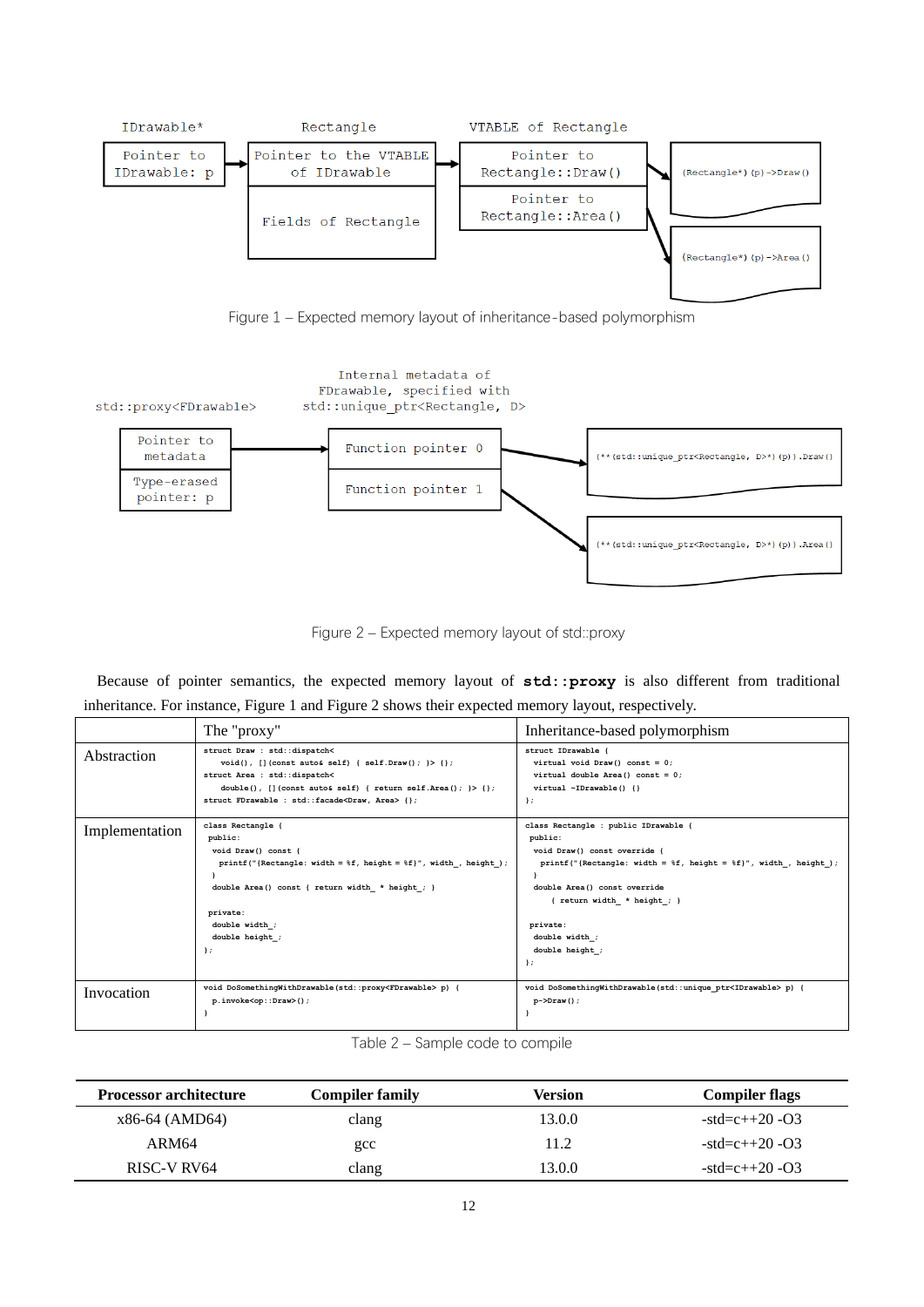#### Table 3 – Sample compiler configurations

<span id="page-12-0"></span>To evaluate the quality of code generation, we tried to compile the "Drawable" example from section [3](#page-3-0) with various compilers and compare the generated assembly between the sample implementation of the "proxy" and traditional inheritance-based polymorphism. Specifically, the sample code to compile is listed in [Table 2,](#page-11-2) the sample compiler configurations for different processor architectures are listed in [Table 3.](#page-12-0)

|              | The "proxy" |                                | Inheritance-based polymorphism |                              |
|--------------|-------------|--------------------------------|--------------------------------|------------------------------|
| Library side | mov         | rax, qword ptr [rdi]           | mov                            | rdi, qword ptr [rdi]         |
|              | add         | rdi, 8                         | mov                            | rax, qword ptr [rdi]         |
|              | jmp         | qword ptr $[raw + 24]$         | jmp                            | qword ptr [rax]              |
| Client side  | mov         | rax, qword ptr $[rdi + 8]$     | movsd                          | $xmm0$ , qword ptr [rdi + 8] |
|              | movsd       | xmm0, qword ptr [rax]          | movsd                          | xmm1, qword ptr [rdi + 16]   |
|              | movsd       | $xmm1$ , qword ptr $[raw + 8]$ | mov                            | edi, offset .L.str           |
|              | mov         | edi, offset .L.str.18          | mov                            | al, $2$                      |
|              | mov         | a1, 2                          | jmp                            | printf                       |
|              | jmp         | printf                         |                                |                              |

Table 4 – Generated code from clang 13.0.0 (x86-64)

<span id="page-12-1"></span>

|              | The "proxy" |                     |      | Inheritance-based polymorphism |
|--------------|-------------|---------------------|------|--------------------------------|
| Library side | ldr         | x1, [x0], 8         | ldr  | x0, [x0]                       |
|              | 1dr         | x1, [x1, 24]        | 1dr  | x1, [x0]                       |
|              | mov         | $x16$ , $x1$        | ldr  | x1, [x1]                       |
|              | br          | x16                 | mov  | x16, x1                        |
|              |             |                     | br   | x16                            |
| Client side  | mov         | x1, x0              | mov  | x1, x0                         |
|              | adrp        | $x0, \ldots$ LC3    | adrp | x2, .LC0                       |
|              | add         | x0, x0, :1012: .LC3 | add  | x0, x2, :1012:.LC0             |
|              | <b>ldr</b>  | $d0$ , [x1]         | ldp  | d0, d1, [x1, 8]                |
|              | b           | printf              | b    | printf                         |

Table 5 – Generated code from gcc 11.2 (ARM64)

<span id="page-12-2"></span>

|              | The "proxy"    |                           |                | Inheritance-based polymorphism |
|--------------|----------------|---------------------------|----------------|--------------------------------|
| Library side | ld             | a1, 0(a0)                 | 1d             | a0, 0(a0)                      |
|              | 1d             | a5, 24(a1)                | 1 <sub>d</sub> | a1, 0(a0)                      |
|              | addi           | a0, a0, 8                 | 1 <sub>d</sub> | a5, 0(a1)                      |
|              | jr             | a5                        | jr             | a5                             |
| Client side  | 1 <sub>d</sub> | a0, 8(a0)                 | 1 <sub>d</sub> | a2, 16(a0)                     |
|              | 1 <sub>d</sub> | a2, 8(a0)                 | ld             | a1, 8(a0)                      |
|              | 1 <sub>d</sub> | a1, 0(a0)                 | lui            | $a0,$ $bii(.L.str)$            |
|              | lui            | a0, %hi(.L.str.18)        | addi           | $a0, a0, \text{10}(.L.str)$    |
|              | addi           | a0, a0, $\$10(.L.str.18)$ | tail           | printf                         |
|              | tail           | printf                    |                |                                |

<span id="page-12-3"></span>Table 6 – Generated code from clang 13.0.0 (RISC-V RV64)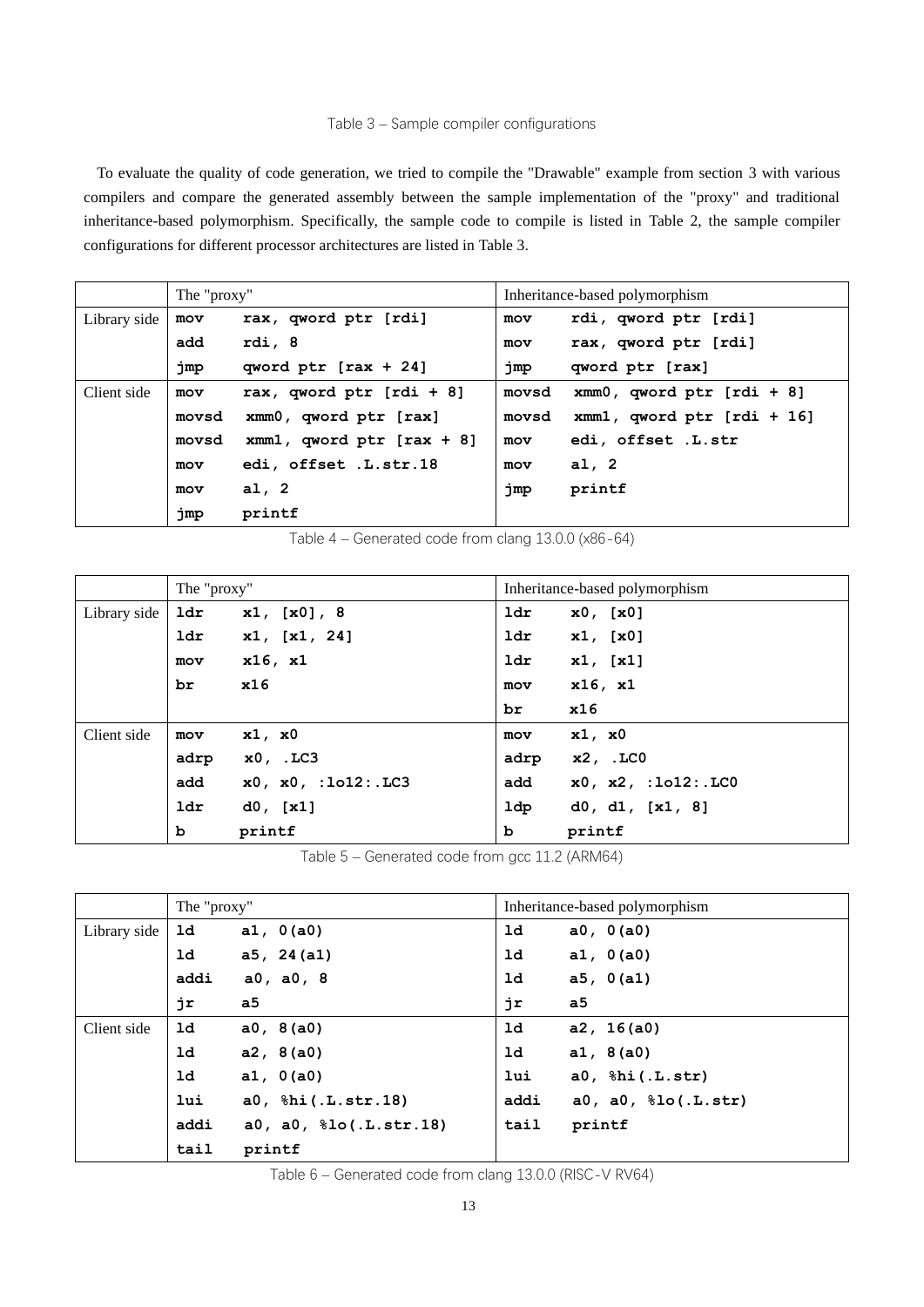Trying to compile the two pieces of sample code with 3 different compilers, the generated assembly are shown in [Table](#page-12-1)  [4,](#page-12-1) [Table 5](#page-12-2) an[d Table 6.](#page-12-3) From the instructions we can see:

- 1. Invocations from **std::proxy** could be properly inlined, except for the virtual dispatch on the client side, similar to inheritance-based polymorphism.
- 2. Because **std::proxy** is based on pointer semantics, the "dereference" operation may happen inside the virtual dispatch, which generates different instructions.
- 3. With "clang 13.0.0 (x86-64)" and " clang 13.0.0 (RISC-V RV64)", std::proxy generates one more instruction than inheritance-based polymorphism, while the situation is reversed with "gcc 11.2 (ARM64)". This may infer that **std::proxy** could have similar runtime performance in invocation with inheritance-based polymorphism on the 3 processor architectures.

### <span id="page-13-0"></span>**4.2The "proxy"**

To provide a unified API to improve ease of use and reduce learning costs, the design of the "proxy" consults the "proxy" and "facade" design pattern from ["Design Patterns: Abstraction and Reuse of Object-Oriented Design"](https://link.springer.com/chapter/10.1007/3-540-47910-4_21). In the proposed library, the "facade" is a compile-time tag type that helps specify a proxy; the "proxy" could represent a pointer of different types and performs runtime polymorphism.

# <span id="page-13-1"></span>**4.2.1 Abstraction of "facade"**

Before revision 5 of this paper, the "facade" was proposed as a core language feature, but there was no consensus in the committee to "have a core language mechanism, such as "facade" for expressing a type-erased interface", per straw poll [in Belfast.](https://wiki.edg.com/bin/view/Wg21belfast/P0957) From revision 5, the "Facade" is proposed as named requirements of type to specify the proxy with required metadata.

The dispatches are also designed as named requirements. To support reuse of declaration of expression sets, like inheritance of virtual base classes, the "facade" allows combination of different distaches with **std::tuple**, while duplication is allowed. For example,

```
struct D1; struct D2; struct D3;
struct FA : std::facade<D1, D2, D3> {};
struct FB : std::facade<D1, std::tuple<D3, D2>> {};
struct FC : std::facade<std::tuple<D1, D2, D3>, D1, std::tuple<D2, D3>> {};
```
As demonstrated earlier, class template **std::facade** and **std::dispatch** are proposed facilities to simplify the syntax to define well-formed types meeting the proposed requirements. In the sample code above, given **D1**, **D2** and **D3** are well-formed dispatch types, **FA**, **FB** and **FC** are equivalent. This allows "diamond inheritance" of abstraction without any syntax ambiguity, coding techniques like "virtual inheritance", or runtime overhead.

Dispatches are not limited to member functions, but all valid expressions in C++. For example, we can define an **FIterable** to add polymorphism to the global function template **for** each on any container:

```
template <class T> struct Call;
template <class R, class... Args>
struct Call<R(Args...)> : std::dispatch<
    R(Args&&...), [](auto& self, Args&&... args)
```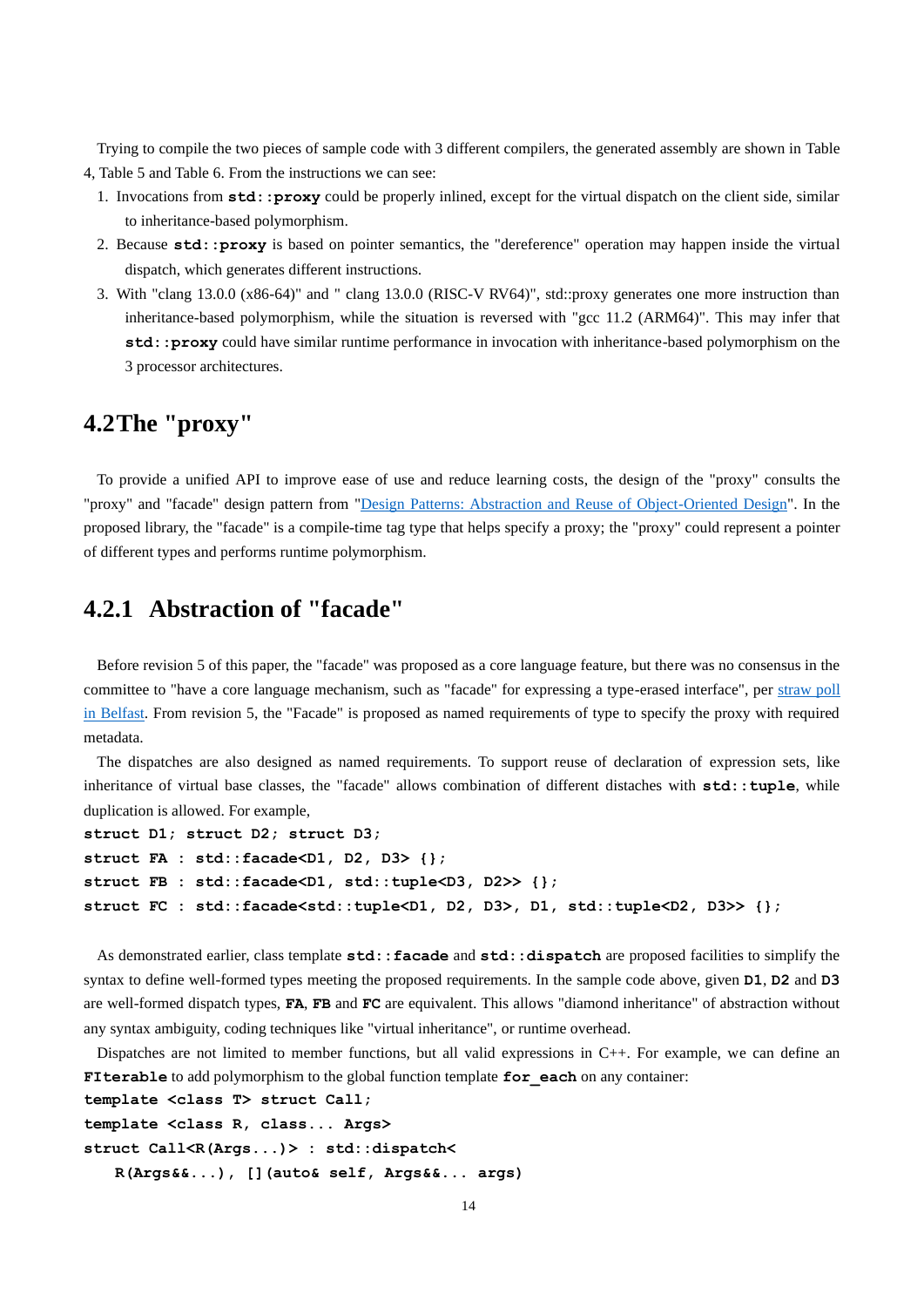```
 { return self(std::forward<Args>(args)...); }> {};
template <class T>
struct FCallable : std::facade<Call<T>> {};
template <class T>
struct ForEach : std::dispatch<
    void(std::proxy<FCallable<void(T&)>>),
    [](auto& self, std::proxy<FCallable<void(T&)>>&& func)
        { std::ranges::for_each(self, [&func](T& value)
            { func.invoke(value); }); }> {};
template <class T>
struct FIterable : std::facade<ForEach<T>> {};
 With the definition of FIterable, the following library function implementation is well-formed:
void MyPrintLibrary(std::proxy<FIterable<int>> p) {
  auto f = [](double value) { printf("%f", value); };
  p.invoke(&f);
  puts("");
```
While the caller side only need to provide any pointer to a well-formed container type without considering any polymorphic use in the implementation of the library, e.g.:

```
std::forward_list<int> a{1, 2, 3, 4, 5};
std::deque<int> b{6, 7, 8, 9, 10};
MyPrintLibrary(&a);
MyPrintLibrary(&b);
```
**}**

To support recursive declaration of a facade, i.e., using a facade while declaring dispatch with the name of the facade, the "BasicFacade" requirements is proposed. It is weaker than the "Facade" requirements, allowing underlying dispatches to be incomplete type. For example,

```
struct Self;
struct Print : std::dispatch<
    void(), [](auto& x) { std::cout << x << std::endl; }> {};
struct FPrintable : std::facade<Self, Print> {};
struct Self : std::dispatch<
    std::proxy<FPrintable>(), [](auto& x) { return &x; }> {};
```
The implementation of **Self** could be delayed, before the specified proxy, i.e., **std::proxy<FPrint>** is initialized with a concrete pointer.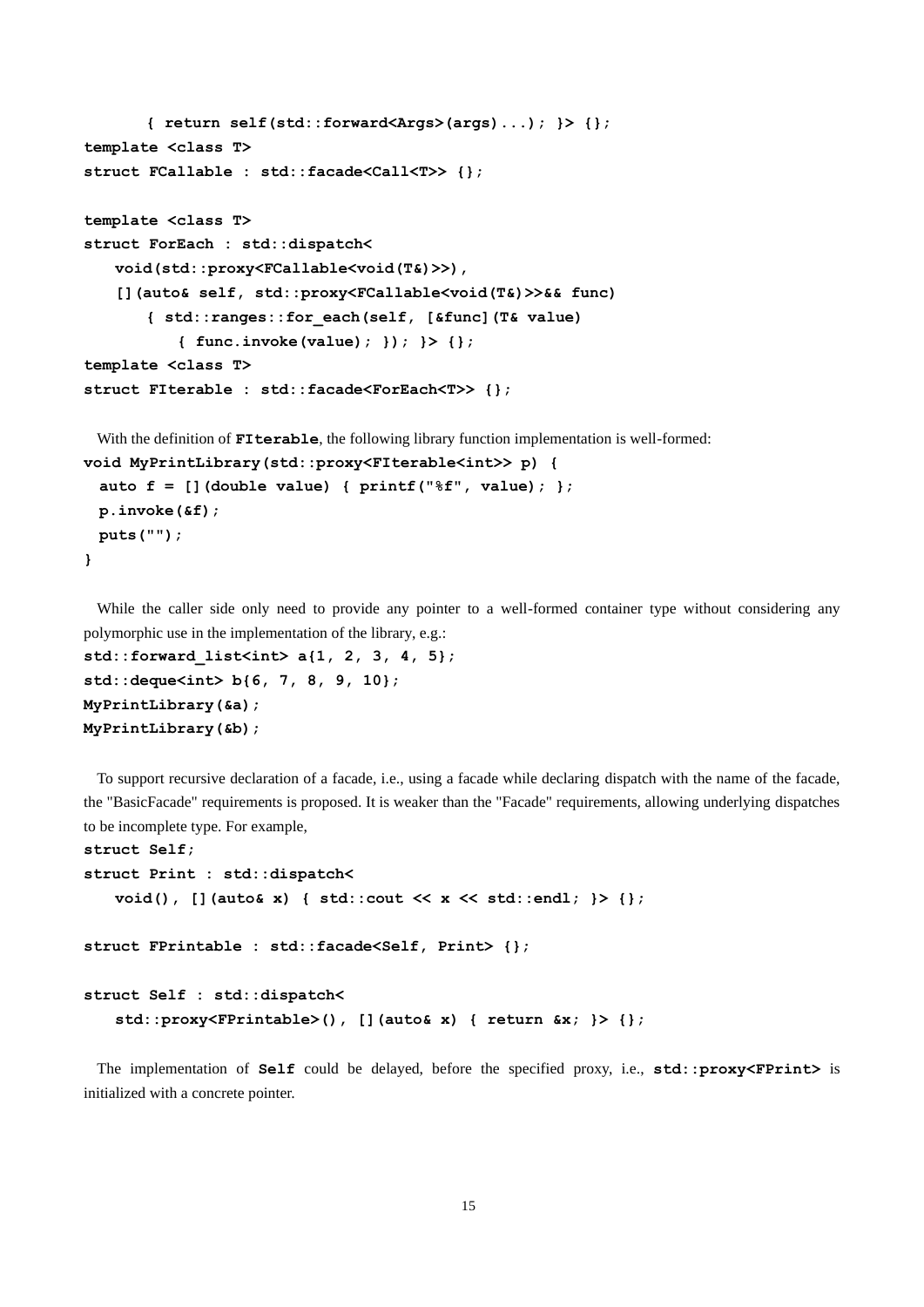### <span id="page-15-0"></span>**4.2.2 Copy/move constructions and assignments**

To ensure the quality of code generation, the semantics of copy/move constructions and assignments are aligned with the constraints of pointers illustrated in [4.1.2.](#page-10-0) For example, **std::proxy<FDrawable>**, demonstrated in [3.3.2,](#page-6-1) is not copy constructible, because the default copyability constraints to a pointer is "None". However, user can specify different constraint level if needed, e.g.,

```
struct MyFacade : std::facade</* Omitted */> {
  static constexpr std::constraint_level minimum_copyability =
      std::constraint_level::nontrivial;
};
```
This requires the pointer at least to be copyable, regardless of whether it is nothrow or trivial. In the meantime, **std::proxy<MyFacade>** becomes copyable with both copy constructor and copy assignment.

### <span id="page-15-1"></span>**4.2.3 Construction from a value**

To simplify construction from a value, like other standard polymorphic wrapper types, the function template overloads **std::make\_proxy** are proposed. With **std::make\_proxy**, SBO may implicitly apply, depending on the implementation. The proposed syntax of  $std: make\_proxy$  is similar to the constructor of  $std:any$ .

### <span id="page-15-2"></span>**4.3Compared to other solutions**

This section summarizes the design of several other C++ libraries and typical programming languages in polymorphism. They all have certain limitations in usability or performance, which are resolved in the proposed "proxy" library.

# <span id="page-15-3"></span>**4.3.1 The "dyno" library**

The " $\frac{d\text{yno}}{dt}$ " is an open-source C++ library that also aims to "solve the problem of runtime polymorphism better than vanilla C++ does". Here is a sample usage copied from its documentation: **using namespace dyno::literals;**

```
// Define the interface of something that can be drawn
struct Drawable : decltype(dyno::requires_(
  "draw"_s = dyno::method<void (std::ostream&) const>
)) { };
// Define how concrete types can fulfill that interface
template <typename T>
auto const dyno::default_concept_map<Drawable, T> = dyno::make_concept_map(
  "draw"_s = [](T const& self, std::ostream& out) { self.draw(out); }
);
```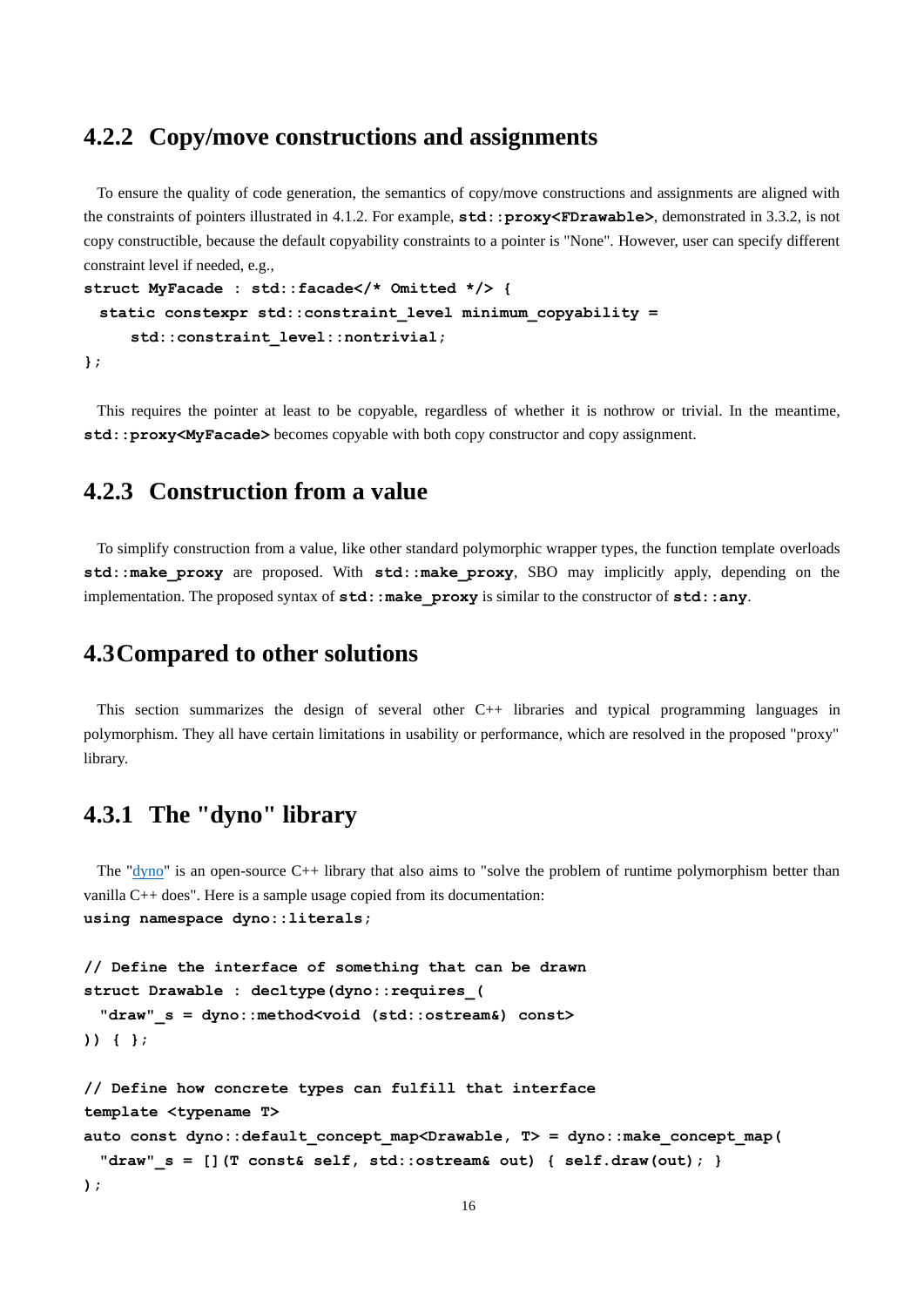```
// Define an object that can hold anything that can be drawn.
struct drawable {
  template <typename T>
  drawable(T x) : poly_{x} { }
  void draw(std::ostream& out) const
  { poly_.virtual_("draw"_s)(out); }
```
#### **private:**

```
 dyno::poly<Drawable> poly_;
};
```
The "dyno" library also provides some macros to simplify the definition above, which will not be discussed in this paper. As illustrated in its documentation, the "goodies" we get from the "dyno" library are:

#### *Non-intrusive*

*An interface can be fulfilled by a type without requiring any modification to that type. Heck, a type can even fulfill the same interface in different ways! With Dyno, you can kiss ridiculous class hierarchies goodbye.*

#### *100% based on value semantics*

*Polymorphic objects can be passed as-is, with their natural value semantics. You need to copy your polymorphic objects? Sure, just make sure they have a copy constructor. You want to make sure they don't get copied? Sure, mark it as deleted. With Dyno, silly clone() methods and the proliferation of pointers in APIs are things of the past.*

#### *Not coupled with any specific storage strategy*

*The way a polymorphic object is stored is really an implementation detail, and it should not interfere with the way you use that object. Dyno gives you complete control over the way your objects are stored. You have a lot of small polymorphic objects? Sure, let's store them in a local buffer and avoid any allocation. Or maybe it makes sense for you to store things on the heap? Sure, go ahead.*

#### *Flexible dispatch mechanism to achieve best possible performance*

*Storing a pointer to a vtable is just one of many different implementation strategies for performing dynamic dispatch. Dyno gives you complete control over how dynamic dispatch happens, and can in fact beat vtables in some cases. If you have a function that's called in a hot loop, you can for example store it directly in the object and skip the vtable indirection. You can also use application-specific knowledge the compiler could never have to optimize some dynamic calls — library-level devirtualization.*

For "non-intrusive", the design direction also applies to the proposed "proxy" library.

For "100% based on value semantics", the design direction is different from the proposed "proxy" library, while the "proxy" is based on pointer semantics, as discussed in [4.1.1,](#page-9-4) value semantics has certain limitations in lifetime management.

For "Not coupled with any specific storage strategy", I don't think the statement is accurate for the "dyno" library. Looking at the definition of the class template ["dyno::poly"](https://github.com/ldionne/dyno/blob/56ced251f5751ef4e3fe66d4f28ccbc75b902d70/include/dyno/poly.hpp#L62-L67):

#### **template <**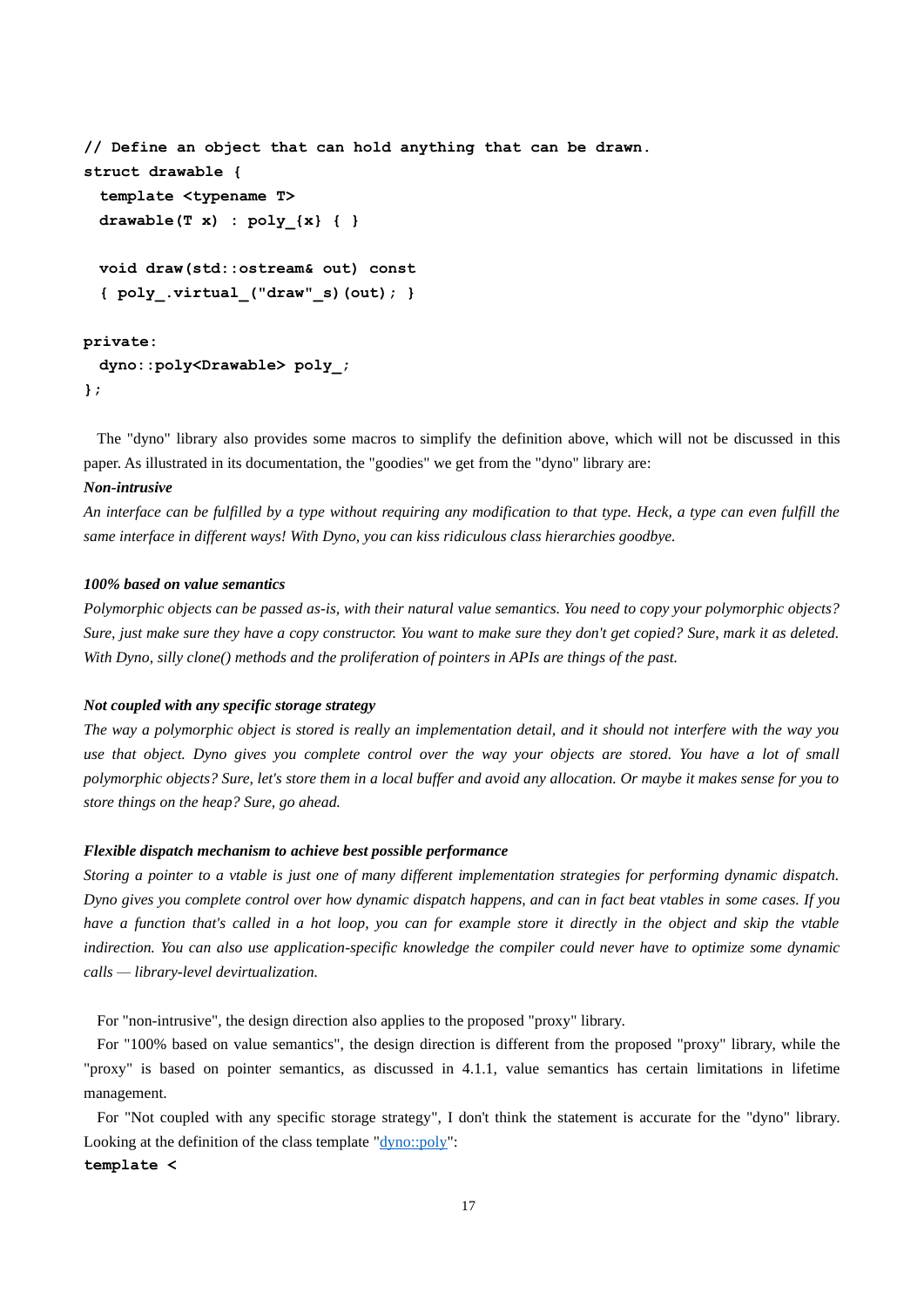```
 typename Concept,
  typename Storage = dyno::remote_storage,
  typename VTablePolicy = dyno::vtable<dyno::remote<dyno::everything>>
>
```
**struct poly;**

Since the **Storage** is defined on the template, even we can specify different storage strategies at compile-time, one instantiation of **poly** is always bound to a specific storage strategy. Such limitation makes it difficult to have different lifetime management strategies at runtime without additional overhead. The "simple factory" mentioned in [3.4](#page-7-0) is a good example of such requirements. As mentioned earlier, the proposed "proxy" library allows different lifetime management strategies of one instantiation of proxy and thus does not have such limitation.

Taking a closer look at the implementation of ["dyno::sbo\\_storage"](https://github.com/ldionne/dyno/blob/56ced251f5751ef4e3fe66d4f28ccbc75b902d70/include/dyno/storage.hpp#L236-L244), which is designed to eliminate heap allocation, we can see a runtime conditional logic when getting the pointer of the underlying object, which is a "hot" expression each time a polymorphic expression is performed:

```
return static_cast<T*>(uses_heap() ? ptr_ : &sb_);
```
Such overhead could be eliminated in the proposed "proxy" library, as discussed in [4.1.3.](#page-10-1)

For "Flexible dispatch mechanism to achieve best possible performance", I don't think de-virtualization is a major requirement of runtime polymorphism.

### <span id="page-17-0"></span>**4.3.2 The "DGPVC" library**

Although the Concepts can define "how should concrete implementations look like", not all the information that could be represented by a concept is suitable for polymorphism. For example, we could declare an inner type of a type in a concept definition, like:

```
template <class T>
concept bool Foo() {
  return requires {
    typename T::bar;
  };
}
```
But it is unnecessary to make this piece of information polymorphic because this expression makes no sense at runtime. Some feedback suggests that it is acceptable to restrict the definition of a concept from anything not suitable for polymorphism, including but not limited to inner types, friend functions, constructors, etc. This solution does not seem to be compatible with the C++ type system because:

- 1. There is no such mechanism to verify whether a definition of a concept is suitable for polymorphism, and
- 2. There is no such mechanism to specify a type by a concept, like some class template<SomeConcept>, because a concept is not a type.

The ["Dynamic Generic Programming with Virtual Concepts"](https://github.com/andyprowl/virtual-concepts/blob/ed3a5690c353b6998abcd3368a9b448f1bb2aa19/draft/Dynamic%20Generic%20Programming%20with%20Virtual%20Concepts.pdf) (DGPVC) is a solution that adopts this. However, on the one hand, it introduces some syntax, mixing the "concepts" with the "virtual qualifier", which makes the types ambiguous. From the code snippets included in the paper, we can tell that "virtual concept" is an "auto-generated" type. Comparing to introducing new syntax, I prefer to make it a "magic class template", which at least "looks like a type" and much easier to understand. On the other hand, there seems not to be enough description about how to implement the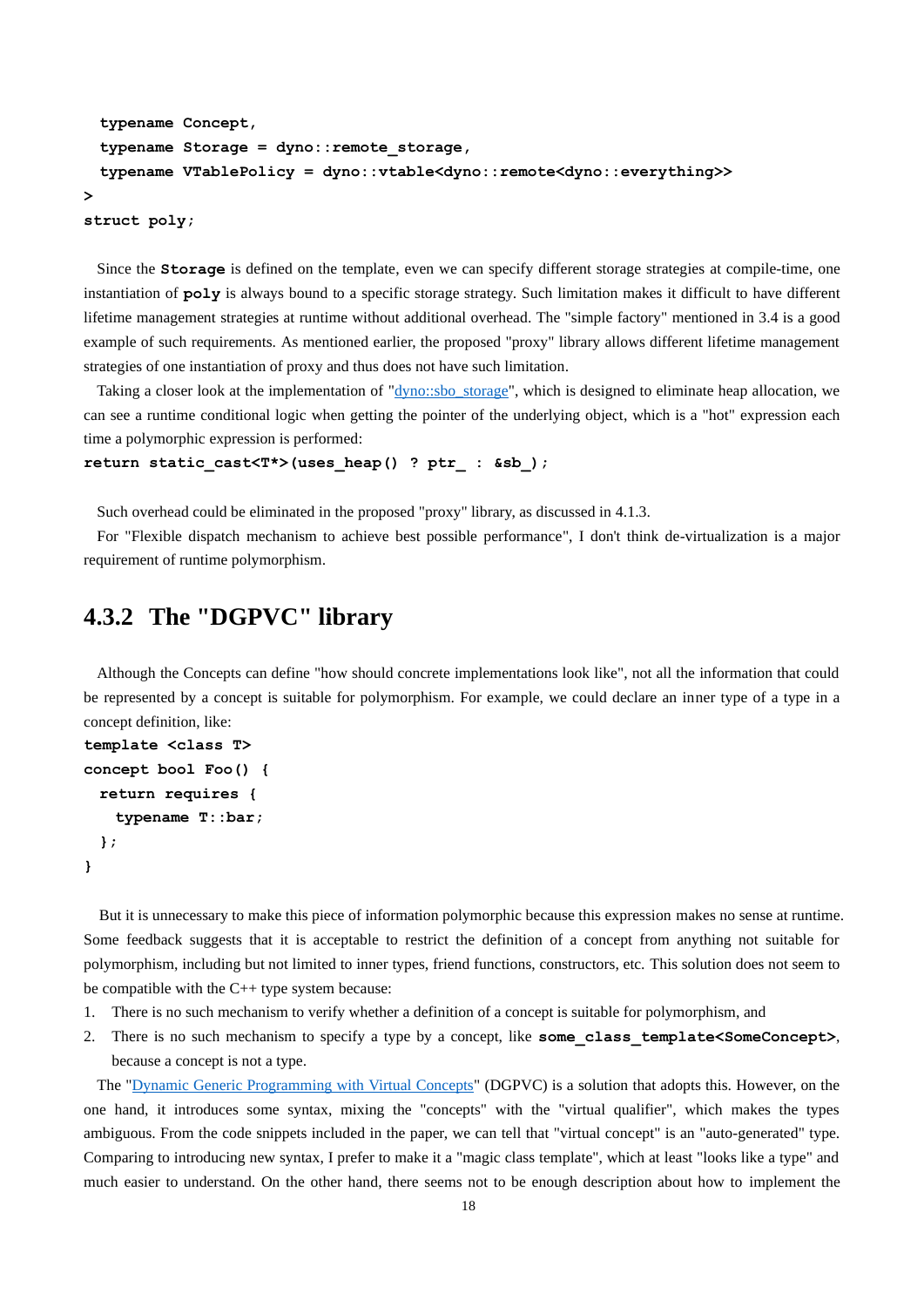entire solution introduced in the paper, and it remains hard for us to imagine how are we supposed to implement for the expressions that cannot be declared virtual, e.g., friend functions that take values of the concrete type as parameters.

### <span id="page-18-0"></span>**4.4Impact on the standard**

Because the components defined in the standard that related to polymorphism can be easily implemented with the "proxy" without performance loss, the following features in the standard may gradually be deprecated in the future:

- 1. Virtual functions (except in some cases requiring casting based on inheritance hierarchy, e.g., exception handling);
- 2. Class template **std::function** and related components, e.g. **std::bad\_function\_call**;
- 3. Class **std::any** and related components, e.g. **std::make\_any**, **std::any\_cast**;
- 4. Other related proposals, including [P0288R9 \(move\\_only\\_function\),](http://www.open-std.org/jtc1/sc22/wg21/docs/papers/2021/p0288r9.html) P0792R5 (function\_ref: a non-owning reference [to a Callable\).](http://www.open-std.org/jtc1/sc22/wg21/docs/papers/2019/p0792r5.html)

<span id="page-18-1"></span>No language feature change is required.

# **5 Technical specifications**

# <span id="page-18-2"></span>**5.1Header <proxy> synopsis**

```
namespace std {
  enum class constraint_level { none, nontrivial, nothrow, trivial };
  template <class T, auto F> struct dispatch; // not defined
  template <class R, class... Args, auto F>
    struct dispatch<R(Args...), F>;
  template <class... Ds>
    struct facade;
  class bad_proxy_cast;
  template <class P, class F>
    concept proxiable = see below;
  template <class F> requires see below
    class proxy;
  template <class F, class T, class... Args>
    proxy<F> make_proxy(Args&&... args);
  template <class F, class T, class U, class... Args>
    proxy<F> make_proxy(initializer_list<U> il, Args&&... args);
```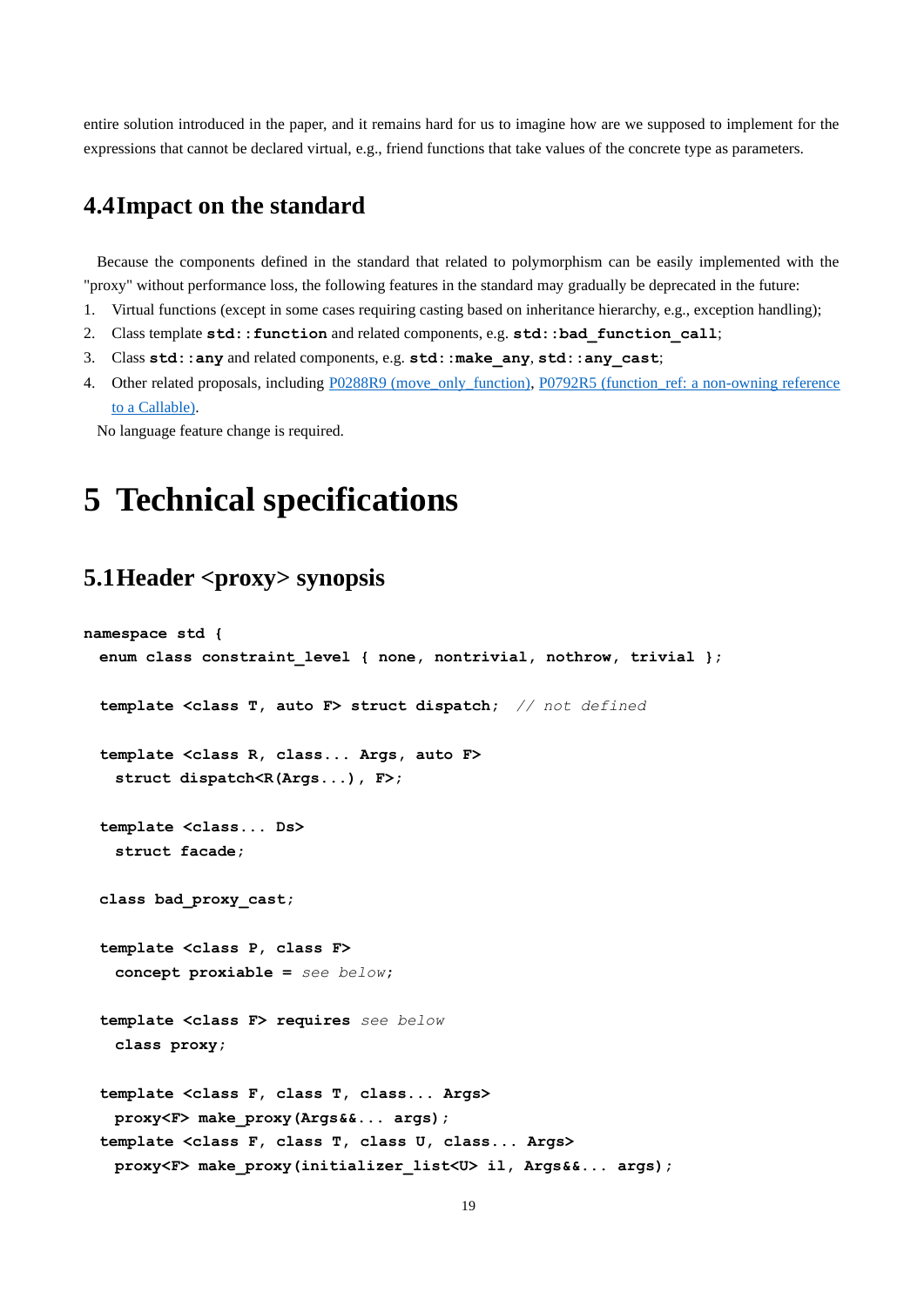```
 template <class F, class T>
    proxy<F> make_proxy(T&& value);
  template <class F>
    void swap(std::proxy<F>& a, std::proxy<F>& b)
         noexcept(see below) requires(see below);
}
```
### <span id="page-19-0"></span>**5.2Facade**

# <span id="page-19-1"></span>**5.2.1 Requirements**

### **5.2.1.1 BasicDispatch Requirements**

A type **D** meets the **BasicDispatch** requirements if the following expressions are well-formed and have the specific semantics:

#### **typename D::return\_type**

*Note*: This type indicates the return type of the dispatch.

#### **typename D::argument\_types**

*Note*: This type shall be an instantiation of **std::**tuple, indicating the argument types of the dispatch in the given order.

#### **D::invoker**

*Note*: This expression shall be well-formed. For a value **v** of some expected type **T** and argument pack  $\arg s \dots$ of argument types from **typename D::argument\_types**, **D::invoker(std::forward<T>(v), std::forward<Args>(args)...)** shall be well-formed, and the return value shall be convertible to **typename D:: return type**. The requirements of type **T** are defined by implementation.

### **5.2.1.2 Dispatch Requirements**

A type **D** meets the **Dispatch** requirements of type **T** if it meets the **BasicDispatch** requirements the following expressions are well-formed and have the specific semantics (**v** denotes a value of type **T**, **args...** denotes values of argument types defined by **typename D::argument\_types**):

#### **D::invoker**

*Note*:  $D$ :: invoker(std::forward<T>(v), std::forward<Args>(args)...) shall be well-formed, and the return value shall be convertible to **typename**  $D:$ : return type.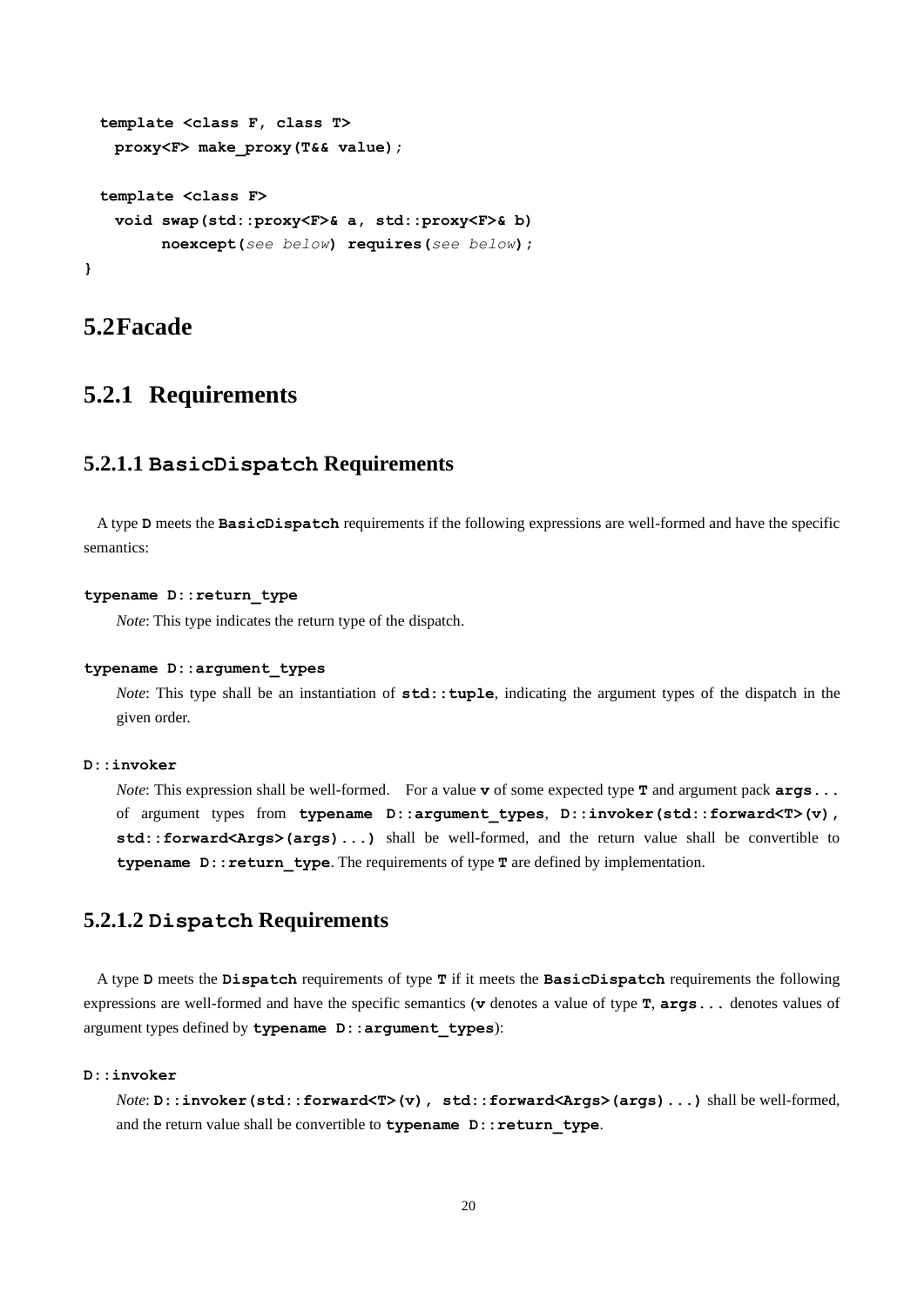### **5.2.1.3 BasicFacade Requirements**

A type **F** meets the **BasicFacade** requirements if the following expressions are well-formed and have the specific semantics:

#### **typename F::dispatches**

*Note*: This type indicates the dispatch set, organized by  $std: \text{tuple.}$  It is not required to be a complete type.

#### **F::maximum\_size**

*Note*: This expression shall be a constant expression, convertible to size t, indicating the allowed maximum size of pointers to instantiate **std::proxy<F>**.

#### **F::maximum\_alignment**

*Note*: This expression shall be a constant expression, convertible to size\_t, indicating the allowed maximum alignment of pointers to instantiate **std::proxy<F>**.

#### **F::minimum\_copyability**

*Note*: This expression shall be a constant expression, convertible to **constraint\_level**, indicating the minimum copyability requirements of pointers to instantiate  $std: :prox\times F$ .

#### **F::minimum\_relocatability**

*Note*: This expression shall be a constant expression, convertible to **constraint level**, indicating the minimum relocatability requirements of pointers to instantiate  $std: :prox\times F$ .

#### **F::minimum\_destructibility**

*Note*: This expression shall be a constant expression, convertible to **constraint level**, indicating the minimum destructibility requirements of pointers to instantiate **std::proxy<F>**.

### **5.2.1.4 Facade Requirements**

A type **F** meets the **Facade** requirements if it meets the **BasicFacade** requirements and the following expressions are well-formed and have the specific semantics:

#### **typename F::dispatches**

Note: This type indicates the dispatch set, organized by **std::tuple**. Specifically, a dispatch set could be

- a complete type meeting the **BasicDispatch** requirements, or
- an instantiation of **std::tuple** of any number of dispatch sets.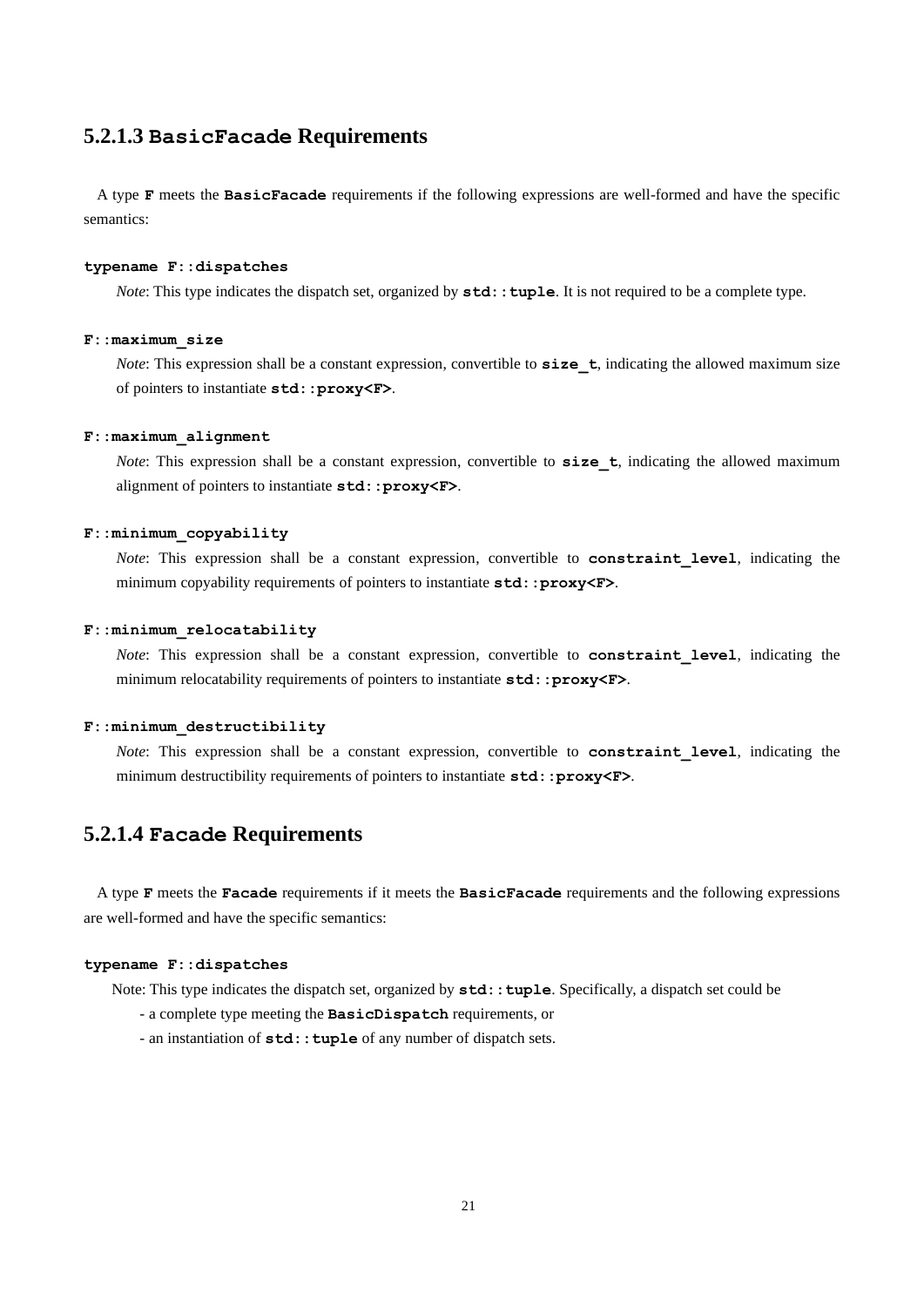### <span id="page-21-0"></span>**5.2.2 Help classes**

### **5.2.2.1 Class template dispatch**

```
namespace std {
  template <class T, auto F> struct dispatch; // not defined
  template <class R, class... Args, auto F>
    struct dispatch<R(Args...), F> {
      using return_type = R;
     using argument types = tuple<Args...>;
      static constexpr auto invoker = F;
      dispatch() = delete;
  };
}
```
### **5.2.2.2 Class template facade**

```
namespace std {
  template <class... Ds>
    struct facade {
      using dispatches = tuple<Ds...>;
      static constexpr size_t maximum_size = see below;
      static constexpr size_t maximum_alignment = see below;
      static constexpr constraint_level minimum_copyability =
         constraint_level::none;
      static constexpr constraint_level minimum_relocatability =
         constraint_level::nothrow;
      static constexpr constraint_level minimum_destructibility =
         constraint_level::nothrow;
      facade() = delete;
  };
}
```
The value of **maximum\_size** shall be greater than or equal to **(2 \* sizeof(void\*))**. The value of **maximum** alignment shall be greater than or equal to alignof(void(\*)). It is encouraged to define their value large enough to satisfy the implementation of std::unique ptr of any type with default deleters, **std::unique\_ptr** of any type with any one-pointer-size of deleters and **std::shared\_ptr** of any type.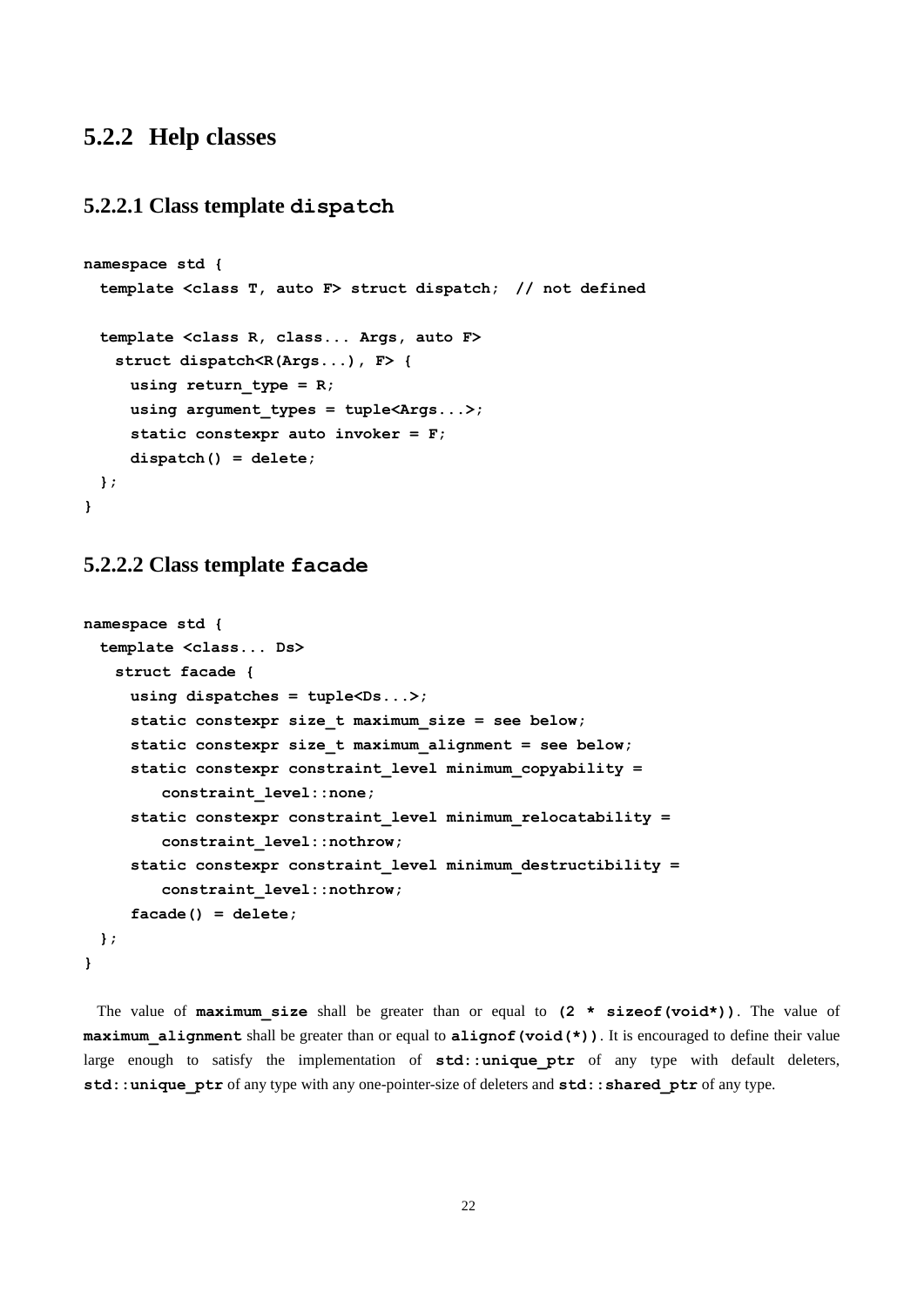## <span id="page-22-0"></span>**5.3Proxy**

# <span id="page-22-1"></span>**5.3.1 Class bad\_proxy\_cast**

```
namespace std {
  class bad_proxy_cast : public bad_cast {
  public:
    const char* what() const noexcept override;
  };
}
```
An exception of type **bad\_proxy\_cast** is thrown by a failed **proxy::cast**.

```
const char* what() const noexcept override;
```
*Returns*: An implementation-defined NTBS.

## <span id="page-22-2"></span>**5.3.2 Concept proxiable**

```
namespace std {
  template <class P, class F>
    concept proxiable = see below;
}
```
A pointer type **P** is proxiable with **F** (**p** denotes a value of **P**) if

- Expression **\*p** is well-formed, and
- **F** meets the **Facade** requirements, and
- **sizeof(P) <= F::maximum\_size** is **true**, and
- **alignof(P) <= F::maximum\_alignment** is **true**, and
- **P** meets the minimum copyability requirements defined by  $\mathbf{F}$ : minimum copyability, and
- P meets the minimum relocatability requirements defined by  $\mathbf{F}$ : : minimum relocatability, and
- P meets the minimum destructibility requirements defined by  $\mathbf{F}$ : : minimum\_destructibility, and
- For each dispatch type **D** defined by **F::dispatches**, **D** meets the **Dispatch** requirements of type **decltype(\*p)**.

# <span id="page-22-3"></span>**5.3.3 Class template proxy**

### **5.3.3.1 General**

```
namespace std {
  template <class F> requires (see below)
```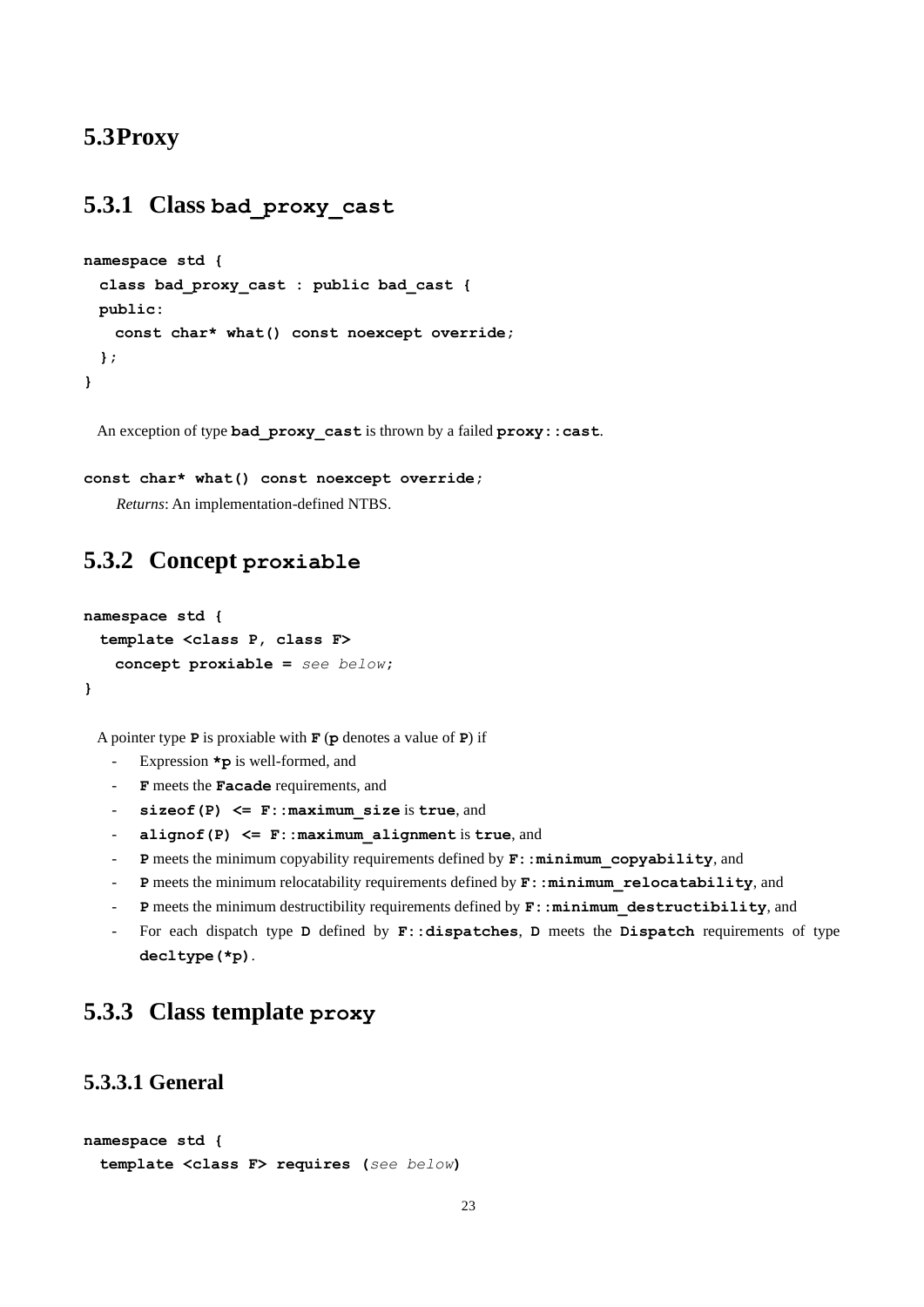```
 class proxy {
 public:
  proxy() noexcept;
  proxy(nullptr_t) noexcept;
  proxy(const proxy& rhs) noexcept(see below) requires(see below);
  proxy(proxy&& rhs) noexcept(see below) requires(see below);
  template <class P>
    proxy(P&& ptr) noexcept(see below) requires(see below);
  template <class P, class... Args>
    explicit proxy(in_place_type_t<P>, Args&&... args)
       noexcept(see below) requires(see below);
  template <class P, class U, class... Args>
    explicit proxy(in_place_type_t<P>, initializer_list<U> il, Args&&... args)
       noexcept(see below) requires(see below);
  proxy& operator=(nullptr_t) noexcept(see below) requires(see below);
  proxy& operator=(const proxy& rhs) noexcept(see below) requires(see below);
  proxy& operator=(proxy&& rhs) noexcept(see below) requires(see below);
  template <class P>
    proxy& operator=(P&& ptr) noexcept(see below) requires(see below);
  ~proxy() noexcept(see below) requires(see below);
  bool has_value() const noexcept;
  const type_info& type() const noexcept;
  void reset() noexcept(see below) requires(see below);
  void swap(proxy& rhs) noexcept(see below) requires(see below);
  template <class P, class... Args>
    P& emplace(Args&&... args) noexcept(see below) requires(see below);
  template <class P, class U, class... Args>
    P& emplace(initializer_list<U> il, Args&&... args)
       noexcept(see below) requires(see below);
  template <class P> P& cast() requires(see below);
  template <class P> const P& cast() const requires(see below);
  template <class D = see below, class... Args>
    see below invoke(Args&&... args) requires (see below);
 };
```
As the constraint of the class template, the expression inside **requires** is equivalent to that **F** meets the **BasicFacade** requirements.

**}**

Any instance of **proxy<F>** at any given time either proxies a pointer or does not proxy a pointer. When an instance of **proxy<F>** proxies a pointer, it means that an object of some pointer type **P**, referred to as the proxy's contained value, where **proxiable** <**P**, **F**> is true, is allocated within the storage of the proxy object. Implementations are not permitted to use additional storage, such as dynamic memory, to allocate its contained value. The contained value shall be allocated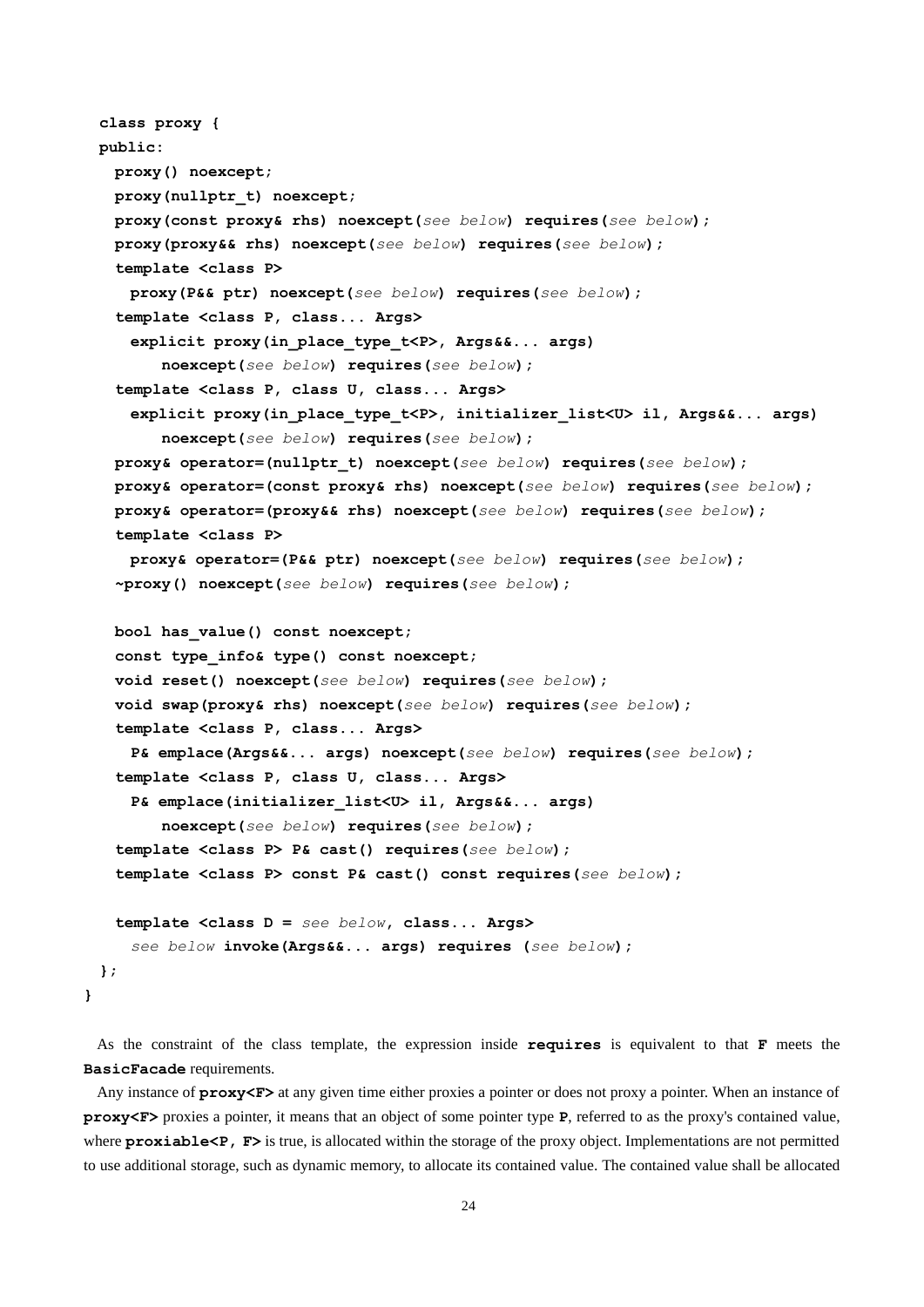in a region of the **proxy<F>** storage suitably aligned for the type **P**.

The following constants are defined for exposition only:

| <b>Name</b>                                     | <b>Value</b>                                           |
|-------------------------------------------------|--------------------------------------------------------|
| template <class args="" class="" p,=""></class> | conditional t <proxiable<p, f="">,</proxiable<p,>      |
| HasNothrowPolyConstructor <p, args=""></p,>     | is nothrow constructible <p, <math="">Args</p,>        |
|                                                 | false type>::value                                     |
| template <class args="" class="" p,=""></class> | conditional t <proxiable<p, f="">,</proxiable<p,>      |
| HasPolyConstructor <p, args=""></p,>            | is constructible <p, <math="">Args</p,>                |
|                                                 | false type>::value                                     |
| HasTrivialCopyConstructor                       | $F: : minimum copyability ==$                          |
|                                                 | constraint level::trivial                              |
| HasNothrowCopyConstructor                       | $F: minimum copyability$ >=                            |
|                                                 | constraint level::nothrow                              |
| HasCopyConstructor                              | $F: minimum copyability$ >=                            |
|                                                 | constraint level::nontrivial                           |
| HasNothrowMoveConstructor                       | $F:$ : minimum relocatability >=                       |
|                                                 | constraint level::nothrow                              |
| HasMoveConstructor                              | $F:$ : minimum relocatability >=                       |
|                                                 | constraint level::nontrivial                           |
| HasTrivialDestructor                            | $F:$ : minimum destructibility ==                      |
|                                                 | constraint level::trivial                              |
| HasNothrowDestructor                            | $F:$ : minimum destructibility >=                      |
|                                                 | constraint level::nothrow                              |
| HasDestructor                                   | $F:$ : minimum destructibility >=                      |
|                                                 | constraint level::nontrivial                           |
| template <class args="" class="" p,=""></class> | HasNothrowPolyConstructor <p, args=""> &amp;&amp;</p,> |
| HasNothrowPolyAssignment                        | HasNothrowDestructor                                   |
| template <class args="" class="" p,=""></class> | HasPolyConstructor <p, args=""> &amp;&amp;</p,>        |
| HasPolyAssignment                               | HasDestructor                                          |
| HasTrivialCopyAssignment                        | HasTrivialCopyConstructor &&                           |
|                                                 | HasTrivialDestructor                                   |
| HasNothrowCopyAssignment                        | HasNothrowCopyConstructor &&                           |
|                                                 | HasNothrowDestructor                                   |
| HasCopyAssignment                               | HasNothrowCopyAssignment                               |
|                                                 | (HasCopyConstructor && HasMoveConstructor              |
|                                                 | && HasDestructor)                                      |
| HasNothrowMoveAssignment                        | HasNothrowMoveConstructor &&                           |
|                                                 | HasNothrowDestructor                                   |
| HasMoveAssignment                               | HasMoveConstructor && HasDestructor                    |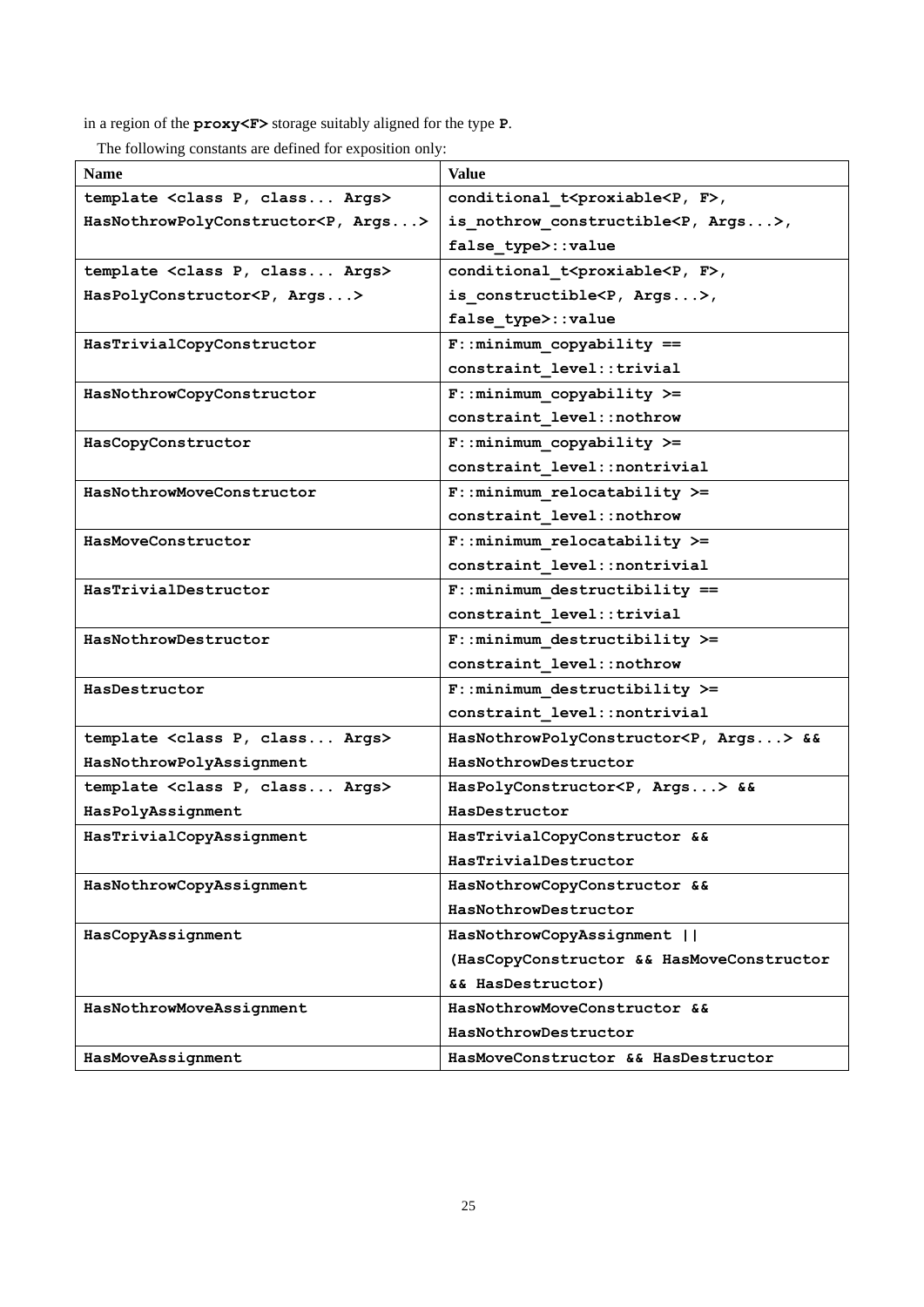### **5.3.3.2 Construction and destruction**

#### **proxy() noexcept;**

#### **proxy(nullptr\_t) noexcept;**

*Postconditions*: **\*this** does not contain a value. *Remarks*: No contained value is initialized.

#### **proxy(const proxy& rhs) noexcept(***see below***) requires(***see below***);**

*Constraints*: The expression inside **requires** is equivalent to **HasCopyConstructor**.

*Effects*: If **rhs.has\_value()** is **false**, constructs an object that has no value. Otherwise, equivalent to **proxy(in\_place\_type<P>, rhs.cast<P>())** where **P** is the type of the contained value of **rhs**.

#### *Postconditions*: **has\_value() == rhs.has\_value()**.

*Throws*: Any exception thrown by the selected constructor of **P**.

*Remarks*: The expression inside **noexcept** is equivalent to **HasNothrowCopyConstructor**. Specifically,

- if the constraints are not satisfied, the constructor is deleted, or
- if **HasTrivialCopyConstructor** is **true**, the constructor is trivial.

#### **proxy(proxy&& rhs) noexcept(***see below***) requires(***see below***);**

*Constraints*: The expression inside **requires** is equivalent to **HasMoveConstructor**.

*Effects*: If **rhs.has\_value()** is **false**, constructs an object that has no value. Otherwise, equivalent to (**proxy(in\_place\_type<P>, move(rhs.cast<P>())), rhs.reset()**), where **P** is the type of the contained value of **rhs**.

*Postconditions*: **rhs** does not contain a value.

*Throws*: Any exception thrown by the selected constructor of **P**.

*Remarks*: The expression inside **noexcept** is equivalent to **HasNothrowMoveConstructor**. If the constraints are not satisfied, the constructor is deleted.

#### **template <class P>**

 **proxy(P&& ptr) noexcept(***see below***) requires(***see below***);**

#### Let **VP** be **decay\_t<P>**.

*Constraints*: The expression inside **requires** is equivalent to **HasPolyConstructor<VP, P>**.

*Effects*: Initializes the contained value as if direct-initializing an object of type **VP** with **forward<P>(ptr)**.

*Postconditions*: **\*this** contains a value of type **VP**.

*Throws*: Any exception thrown by the selected constructor of **VP**.

*Remarks*: The expression inside **noexcept** is equivalent to **HasNothrowPolyConstructor<VP, P>**.

#### **template <class P, class... Args>**

#### **explicit proxy(in\_place\_type\_t<P>, Args&&... args)**

 **noexcept(***see below***) requires(***see below***);**

*Constraints*: The expression inside **requires** is equivalent to **HasPolyConstructor<P**, **Args...>**.

*Effects*: Initializes the contained value as if direct-non-list-initializing an object of type **P** with the arguments **forward<Args>(args)...**.

*Postconditions*: **\*this** contains a value of type **P**.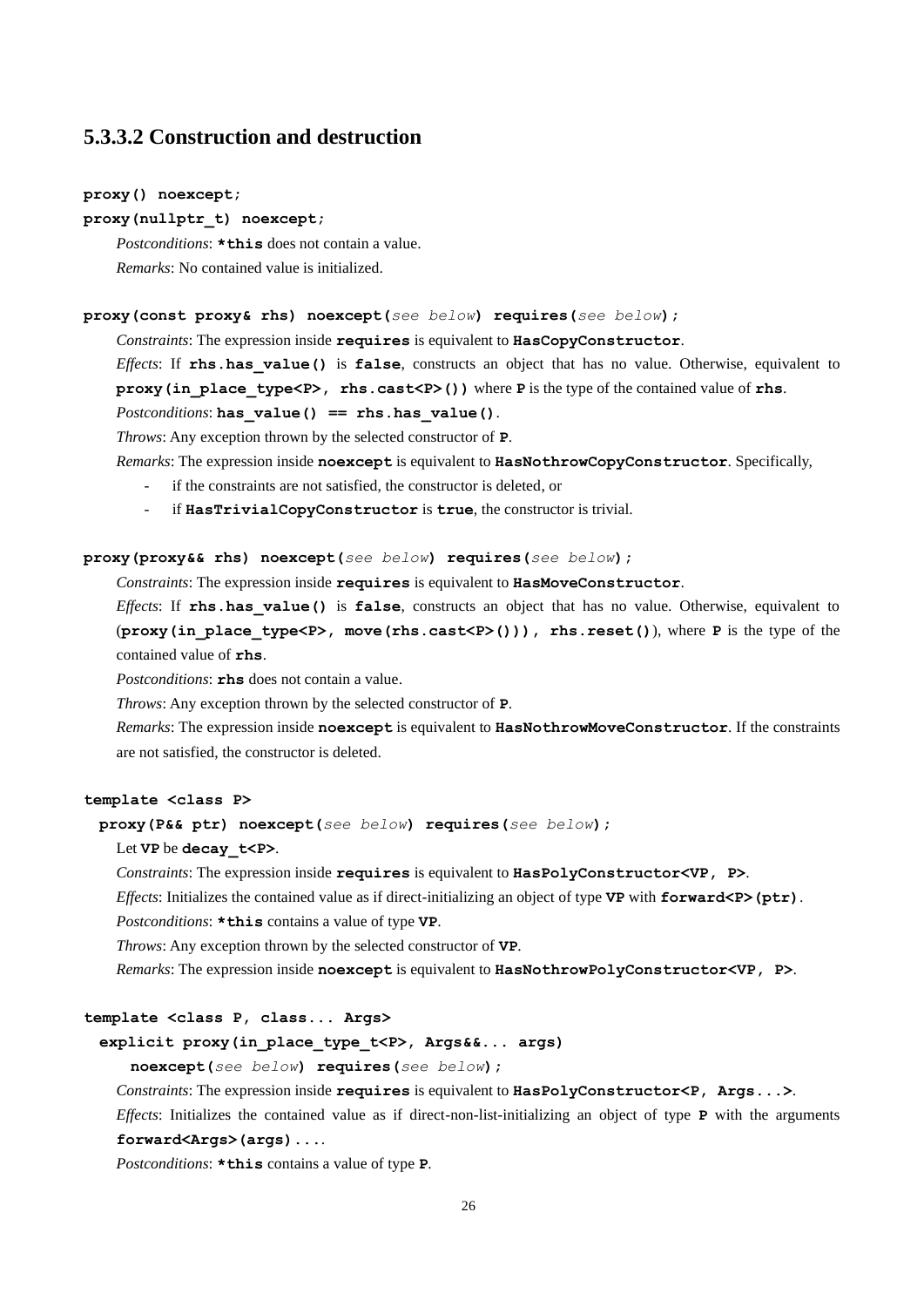*Throws*: Any exception thrown by the selected constructor of **P**.

*Remarks*: The expression inside **noexcept** is equivalent to **HasNothrowPolyConstructor <P, Args...>**.

#### **template <class P, class U, class... Args>**

 **explicit proxy(in\_place\_type\_t<P>, initializer\_list<U> il, Args&&... args)**

 **noexcept(***see below***) requires(***see below***);**

*Constraints*: The expression inside **requires** is equivalent to **HasPolyConstructor<P, initializer\_list<U>&, Args...>**.

*Effects*: Initializes the contained value as if direct-non-list-initializing an object of type **P** with the arguments **il, forward<Args>(args)...**.

*Postconditions*: **\*this** contains a value of type **P**.

*Throws*: Any exception thrown by the selected constructor of **P**.

*Remarks*: The expression inside **noexcept** is equivalent to **HasNothrowPolyConstructor<P, initializer\_list<U>&, Args...>**.

#### **~proxy() noexcept(***see below***) requires(***see below***);**

*Constraints*: The expression inside **requires** is equivalent to **HasDestructor**.

*Effects*: As if by **reset().**

*Throws*: Any exception thrown by the destructor of the contained value.

*Remarks*: The expression inside **noexcept** is equivalent to **HasNothrowDestructor**. Specifically,

- if the constraints are not satisfied, the destructor is deleted, or
- if **HasTrivialDestructor** is **true**, the destructor is trivial.

### **5.3.3.3 Assignment**

**proxy& operator=(nullptr\_t) noexcept(***see below***) requires(***see below***);**

*Constraints*: The expression inside **requires** is equivalent to **HasDestructor**.

*Effects*: If **has\_value()** is **true**, destroys the contained value.

*Postconditions*: **\*this** does not contain a value.

*Remarks*: The expression inside **noexcept** is equivalent to **HasNothrowDestructor**.

#### **proxy& operator=(const proxy& rhs) noexcept(***see below***) requires(***see below***);**

*Constraints*: The expression inside **requires** is equivalent to **HasCopyAssignment**.

*Effects*: As if by  $proxy(rhs)$ . swap(\*this). No effects if an exception is thrown.

*Returns*: **\*this**.

*Throws*: Any exception thrown during copy construction, relocation, or destruction of the contained value. *Remarks*: The expression inside **noexcept** is equivalent to **HasNothrowCopyAssignment**. Specifically,

- if the constraints are not satisfied, the assignment operator is deleted, or
- if **HasTrivialCopyAssignment** is **true**, the assignment operator is trivial.

#### **proxy& operator=(proxy&& rhs) noexcept(***see below***) requires(***see below***);**

*Constraints*: The expression inside **requires** is equivalent to **HasMoveAssignment**.

*Effects*: As if by **proxy** (move (rhs)). swap (\*this). No effects if an exception is thrown.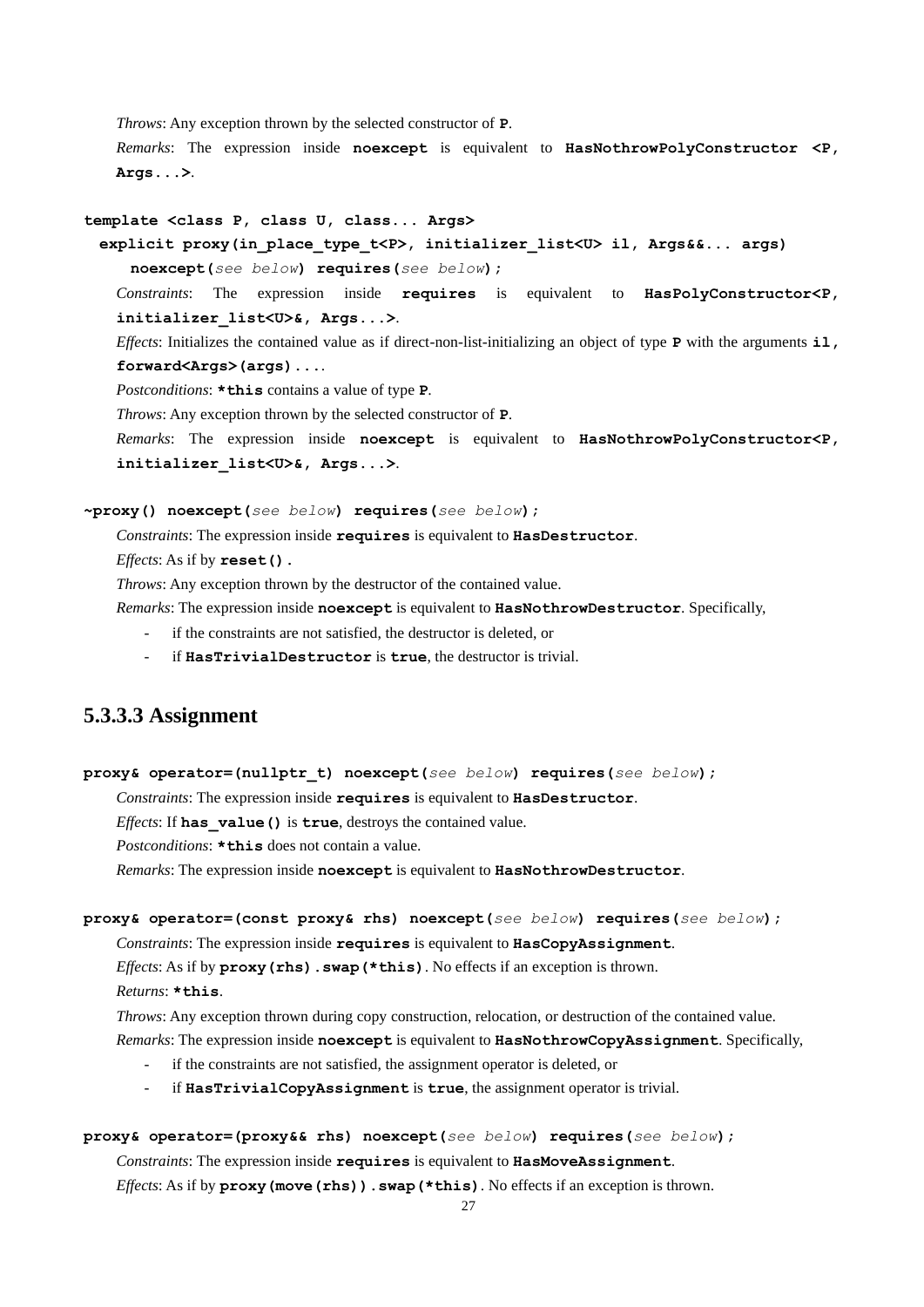*Returns*: **\*this**.

*Throws*: Any exception thrown during relocation or destruction of the contained value. *Remarks*: The expression inside **noexcept** is equivalent to **HasNothrowMoveAssignment**. If the constraints are not satisfied, the assignment operator is deleted.

#### **template <class P>**

 **proxy& operator=(P&& ptr) noexcept(***see below***) requires(***see below***);**

#### Let **VP** be **decay\_t<P>**.

*Constraints*: The expression inside **requires** is equivalent to **HasPolyAssignment<VP, P>**. *Effects*: As if by **proxy** (**forward <P>(p)**). swap (\*this). No effects if an exception is thrown. *Returns*: **\*this**.

*Throws*: Any exception thrown during construction or destruction of the contained value.

*Remarks*: The expression inside **noexcept** is equivalent to **HasNothrowPolyAssignment<VP, P>**.

#### **template <class P, class... Args>**

 **P& emplace(Args&&... args) noexcept(***see below***) requires(***see below***);**

*Constraints*: The expression inside **requires** is equivalent to **HasPolyAssignment<P**, Args...>.

*Effects*: Calls  $\star$ **this = nullptr**. Then initializes the contained value as if direct-non-list-initializing an object of type **P** with the arguments **std::forward<Args>(args)...**.

*Postconditions*: **\*this** contains a value of type **P**.

*Returns*: A reference to the new contained value.

*Throws*: Any exception thrown during the destruction of the previous contained value or by the selected constructor of **P**.

*Remarks*: The expression inside **noexcept** is equivalent to **HasNothrowPolyAssignment<P, Args...>**. If an exception is thrown during the call to **P**'s constructor, **\*this** does not contain a value, and the previous contained value (if any) has been destroyed.

#### **template <class P, class U, class... Args>**

 **P& emplace(initializer\_list<U> il, Args&&... args)**

 **noexcept(***see below***) requires(***see below***);**

*Constraints*: The expression inside **requires** is equivalent to **HasPolyAssignment<P, initializer\_list<U>&, Args...>**.

*Effects*: Calls **\*this = nullptr**. Then initializes the contained value as if direct-non-list-initializing an object of type P with the arguments il, std::forward<Args>(args)....

*Postconditions*: **\*this** contains a value of type **P**.

*Returns*: A reference to the new contained value.

*Throws*: Any exception thrown during the destruction of the previous contained value or by the selected constructor of **P**.

*Remarks*: The expression inside **noexcept** is equivalent to **HasNothrowPolyAssignment<P, initializer\_list<U>&, Args...>**. If an exception is thrown during the call to **P**'s constructor, **\*this** does not contain a value, and the previous contained value (if any) has been destroyed.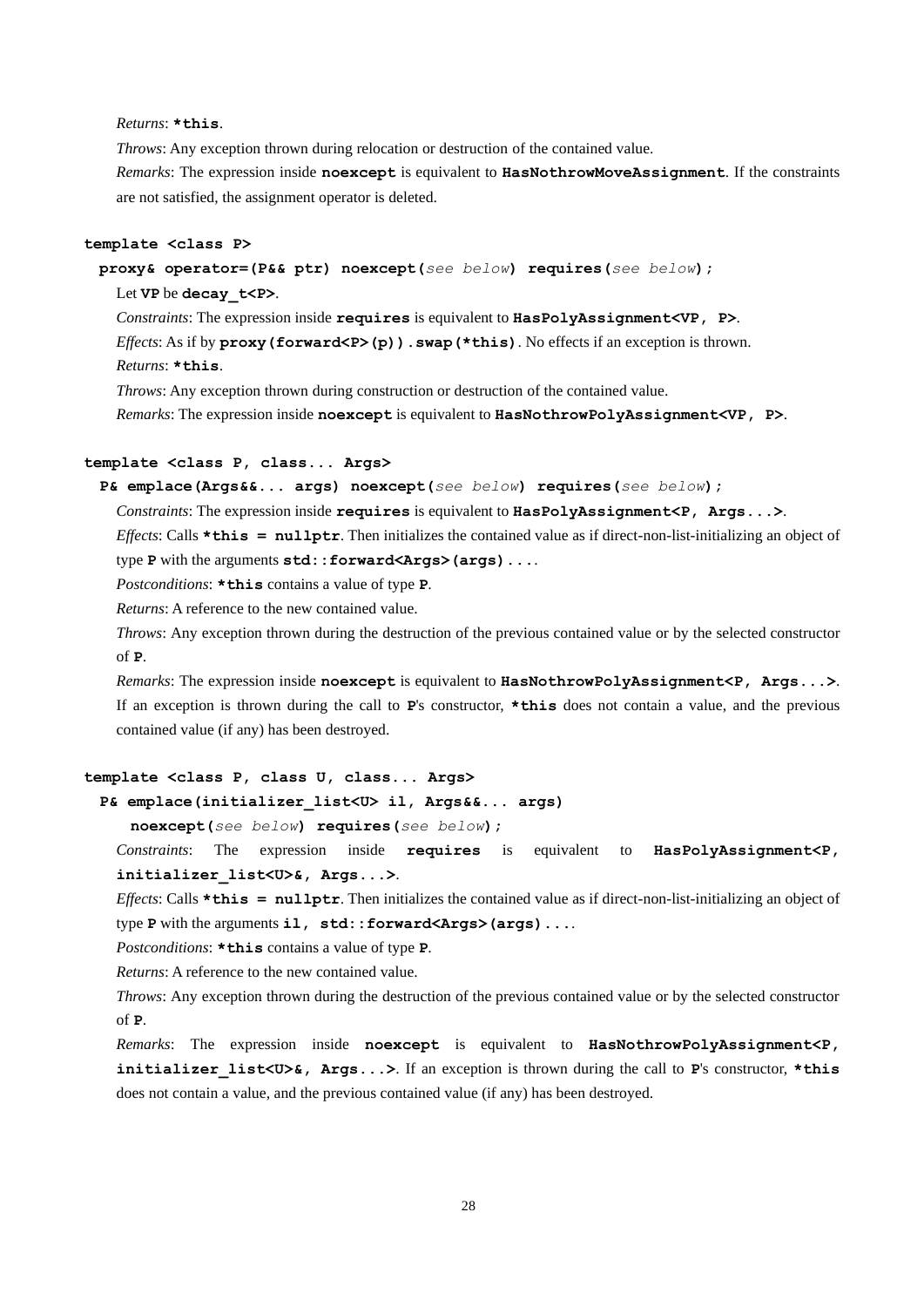### **5.3.3.4 Swap**

#### **void swap(proxy& rhs) noexcept(***see below***) requires(***see below***);**

*Constraints*: The expression inside **requires** is equivalent to **HasMoveConstructor**.

*Effects*: See the table below:

|                      | * this contains a value                           | *this does not contain a value                                                   |
|----------------------|---------------------------------------------------|----------------------------------------------------------------------------------|
| rhs contains a value |                                                   | Swap the contained values of $*$ this and Equivalent to $(*$ this = move (rhs)); |
|                      | <b>rhs</b> with a temporary storage. If an        | post condition is that *this contains a                                          |
|                      | exception is thrown, each of $\star$ this and     | value and rhs does not contain a value.                                          |
|                      | <b>rhs</b> is in a valid state with unspecified   |                                                                                  |
|                      | value.                                            |                                                                                  |
| rhs does not contain | Equivalent to $(rhs = move(*this))$ ;   no effect |                                                                                  |
| a value              | post condition is that <b>*this</b> does not      |                                                                                  |
|                      | contain a value and <b>rhs</b> contains a value.  |                                                                                  |

*Remarks*: The expression inside **noexcept** is equivalent to **HasNothrowMoveConstructor**.

### **5.3.3.5 Observers**

#### **bool has\_value() const noexcept;**

*Returns*: **true** if and only if **\*this** contains a value.

#### **const type\_info& type() const noexcept;**

*Returns*: **typeid(P)** if **\*this** has a contained value of type **P**, otherwise **typeid(void)**.

**template <class P> P& cast() requires(***see below***);**

**template <class P> const P& cast() const requires(***see below***);**

*Constraints*: The expression inside **requires** is equivalent to (**proxiable<P, F>**).

*Returns*: The reference of the contained value.

*Throws*: **bad\_proxy\_cast** if (**type() != typeid(P)**).

### **5.3.3.6 Modifiers**

```
void reset() noexcept(see below) requires(see below);
```
*Constraints*: The expression inside **requires** is equivalent to **HasDestructor**.

*Effects*: If **\*this** contains a value, destroys the contained value; otherwise, no effect.

*Postconditions*: **\*this** does not contain a value.

*Remarks*: The expression inside **noexcept** is equivalent to **HasNothrowDestructor**. If an exception is thrown during the call to **P**'s destructor, **\*this** is in a valid state with unspecified value.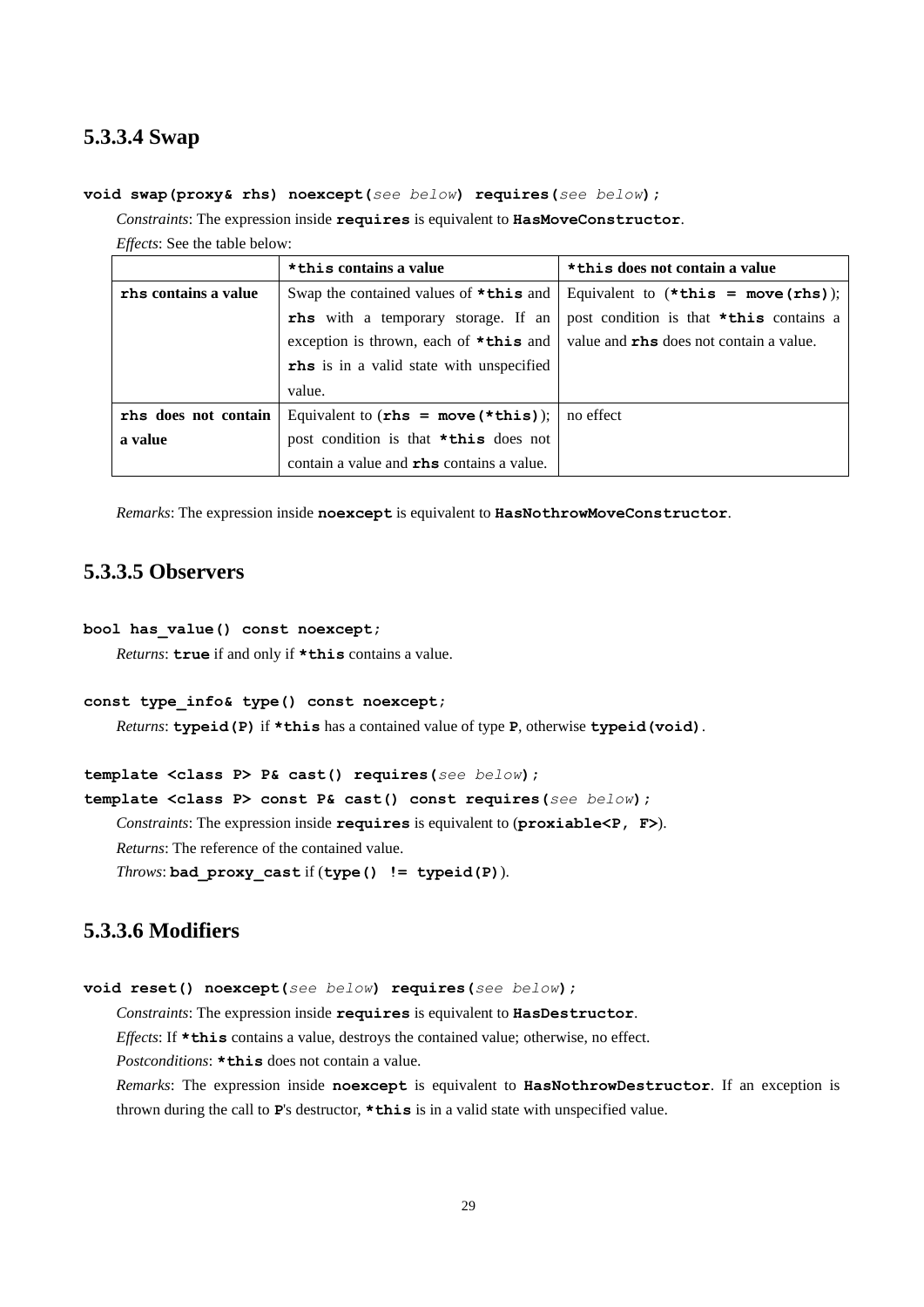### **5.3.3.7 Invocation**

#### **template <class D =** *see below***, class... Args>**

*see below* **invoke(Args&&... args) requires (***see below***);**

*Constraints*: The expression inside requires is equivalent to that **F** meets the **Facade** requirements, and **D** is a valid dispatch defined by **F**, and each of the argument type in **Args...** is convertible to the argument types defined by **typename D::argument\_types**, respectively.

*Preconditions*: **\*this** contains a value.

*Effects*: Equivalent to **return D::invoker(\*cast<P>(), forward<Args>(args)...)**, where **P** is the type of the contained value.

*Throws*: Any exception thrown from the equivalent expression.

*Remarks*: The default type of **D** applies if and only if **F** defines exactly one dispatch. If **\*this** does not contain a value, the behavior is undefined.

### <span id="page-29-0"></span>**5.3.4 Creation**

#### **template <class F, class T, class... Args>**

 **proxy<F> make\_proxy(Args&&... args);**

*Effects*: Creates an instance of **proxy<F>** with an unspecified pointer type of **T**, where the value of **T** is direct-non-list-initialized with the arguments **forward<Args>(args)....** 

*Remarks*: Implementations are not permitted to use additional storage, such as dynamic memory, to allocate the value of **T** if the following conditions apply:

- **sizeof(T) <= F::maximum\_size** is **true**, and
- **alignof(T) <= F::maximum\_alignment** is **true**, and
- **T** meets the minimum copyability requirements defined by  $\mathbf{F}$ : : minimum copyability, and
- **T** meets the minimum relocatability requirements defined by **F::minimum\_relocatability**, and
- **T** meets the minimum destructibility requirements defined by **F::minimum\_destructibility**, and

```
template <class F, class T, class U, class... Args>
```

```
 proxy<F> make_proxy(initializer_list<U> il, Args&&... args);
```
*Effects*: Equivalent to **return make\_proxy<F, T>(il, forward<Args>(args)...)**.

#### **template <class F, class T>**

 **proxy<F> make\_proxy(T&& value);**

*Effects*: Equivalent to **return make\_proxy<F, decay\_t<T>>(forward<T>(value))**.

### <span id="page-29-1"></span>**5.3.5 Specialized algorithms**

#### **template <class F>**

#### **void swap(std::proxy<F>& a, std::proxy<F>& b)**

 **noexcept(***see below***) requires(***see below***);**

*Constraints*: The expression inside **requires** is equivalent to (**F::minimum\_relocatability >=**